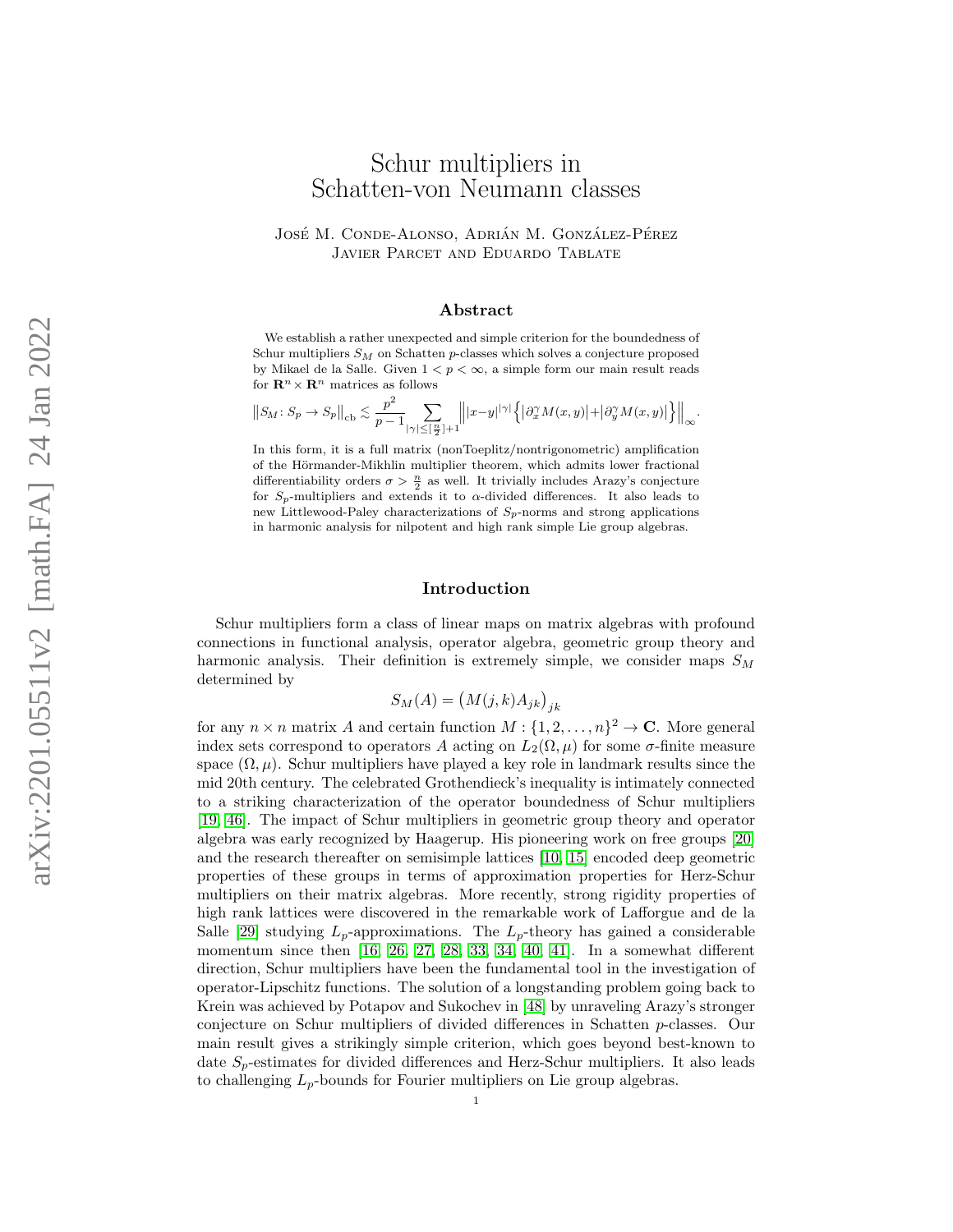In this paper, we shall focus on Schur multipliers with index set  $(\Omega, \mu)$  being the n-dimensional Euclidean space equipped with its Lebesgue measure. In the context of our main result, this is not a serious restriction since applications to other groups and measure spaces follow easily. As for other locally compact groups, there exists a very fruitful relation between Fourier multipliers and Schur multipliers with symbols  $M(x, y) = m(x - y)$ , so-called Toeplitz or Herz-Schur. Indeed, let  $S_p(\mathbf{R}^n)$  denote the Schatten p-class acting on  $L_2(\mathbf{R}^n)$  and consider the Fourier and Herz-Schur multipliers associated to  $m : \mathbf{R}^n \to \mathbf{C}$ 

$$
\widehat{T_m f}(\xi) = m(\xi)\widehat{f}(\xi),
$$
  

$$
S_m(A) = (m(x - y)A_{xy}),
$$

with  $S_m$  densely defined on  $S_2(\mathbf{R}^n) \cap S_p(\mathbf{R}^n)$ . Finding accurate conditions on the symbol m which ensure complete  $L_p$ -boundedness of these multipliers is a rather difficult problem. Building on previous work of Bozejko and Fendler, it is known from [\[12,](#page-18-9) [38\]](#page-19-6) that both problems coincide for this (amenable) group. More precisely

<span id="page-1-0"></span>
$$
\text{(FS)} \qquad \left\| S_m : S_p(\mathbf{R}^n) \to S_p(\mathbf{R}^n) \right\|_{\text{cb}} = \left\| T_m : L_p(\mathbf{R}^n) \to L_p(\mathbf{R}^n) \right\|_{\text{cb}}.
$$

Here,  $\| \cdot \|_{cb}$  denotes the completely bounded norm of these maps after endowing the corresponding  $L_p$  spaces with their natural operator space structure [\[45\]](#page-19-7). Complete norms are essential in this isometry. The Hörmander-Mikhlin fundamental theorem [\[22,](#page-18-10) [35\]](#page-19-8) gives a criterion for (complete)  $L_p$ -boundedness of Fourier multipliers. In combination with [\(FS\)](#page-1-0) we may write it as follows

<span id="page-1-1"></span>(HMS) 
$$
||S_m: S_p(\mathbf{R}^n) \to S_p(\mathbf{R}^n)||_{cb} \lesssim \frac{p^2}{p-1} \sum_{|\gamma| \leq [\frac{n}{2}]+1} ||\xi|^{|\gamma|} |\partial_{\xi}^{\gamma} m(\xi)||_{\infty}.
$$

The singularity of  $\partial_{\xi}^{\gamma} m$  around 0 for  $\gamma \neq 0$  is linked to deep concepts in harmonic analysis with profound applications in theoretical physics, differential geometry and partial differential equations. A Sobolev form admits fractional differentiability orders up to  $\frac{n}{2} + \varepsilon$  for any  $\varepsilon > 0$ . This is optimal since we may not consider less derivatives or larger upper bounds for them. Moreover, [\(HMS\)](#page-1-1) is necessary up to order  $\frac{n-1}{2}$  for radial  $L_p$ -multipliers with arbitrarily large  $p < \infty$ . A characterization of Fourier  $L_p$ -multipliers for  $p \neq 1, 2, \infty$  is simply out of reach.

NonToeplitz multipliers  $M(x, y) \neq m(x - y)$  are no longer related to Fourier multipliers. This class is much less understood and their mapping properties are certainly mysterious. The Grothendieck-Haagerup characterization is the main known result. It claims that  $S_M$  is bounded on  $\mathcal{B}(L_2(\Omega))$  iff it is completely bounded iff there exists a Hilbert space  $\mathcal K$  and uniformly bounded families  $(u_x)$  and  $(w_y)$  in  $K$  satisfying

$$
M(x, y) = \langle u_x, w_y \rangle_{\mathcal{K}}
$$
 for all  $x, y \in \Omega$ .

Pisier characterized "unconditional symbols" in connection with lacunary sets in nonamenable groups [\[42\]](#page-19-9). Pisier and Shlyakhtenko applied their Grothendieck's theorem for operator spaces to characterize Schur multipliers which are completely bounded from the space of compact operators to the trace class [\[47\]](#page-19-10). Bennett also established in [\[5\]](#page-18-11) connections between completely summing maps and the mapping properties of Schur multipliers acting on  $\mathcal{B}(\ell_p, \ell_q)$ . Last but not least, Aleksandrov and Peller characterized Hankel-Schur multipliers in  $S_p$  ( $0 < p < 1$ ) with lacunary power series (among many other results) in a very complete paper [\[1\]](#page-18-12).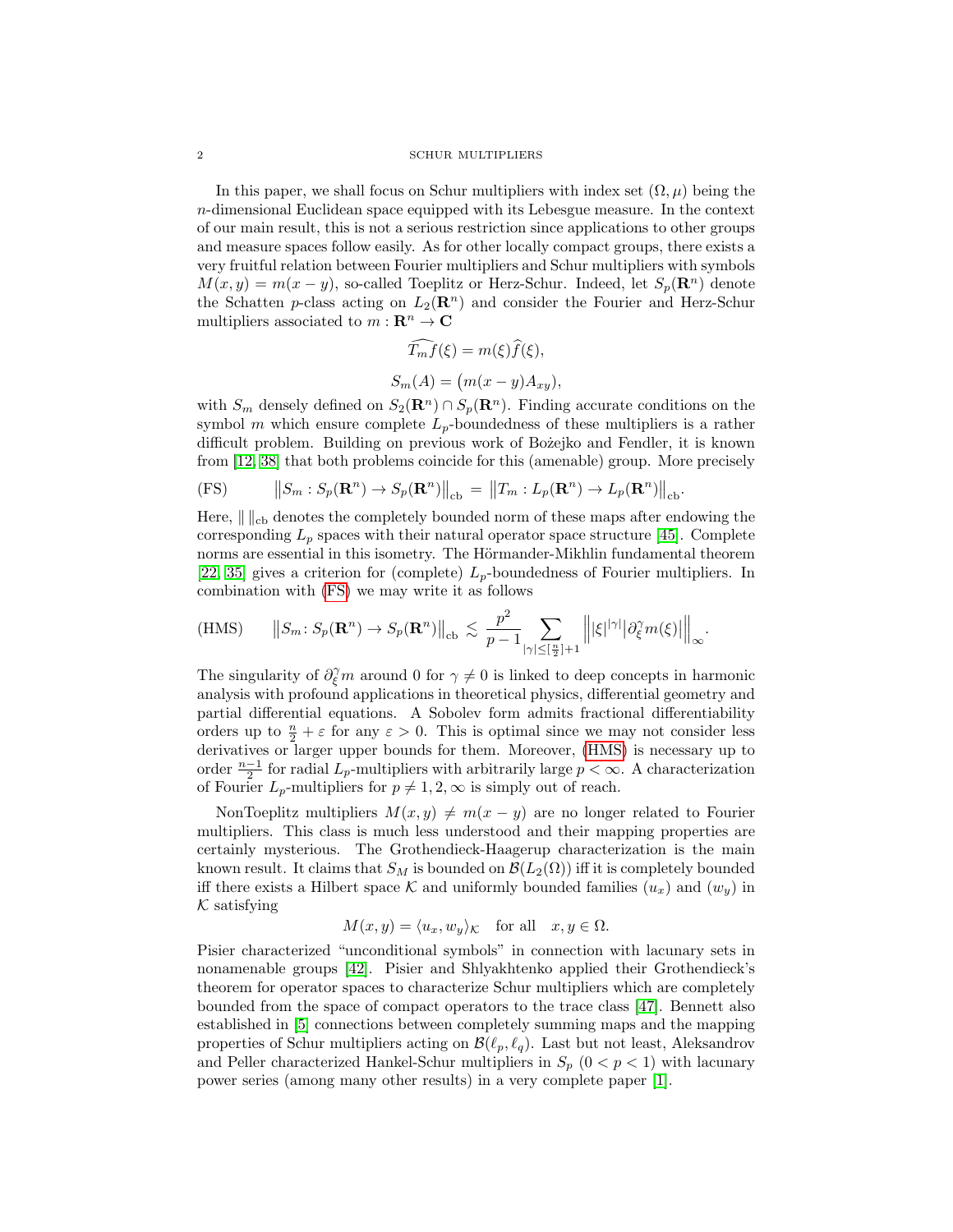Despite a rich literature on Schur multipliers, it becomes rather limited regarding sufficient conditions for  $S_p$ -boundedness when  $1 < p < \infty$ . The main results so far are Marcinkiewicz type conditions [\[7,](#page-18-13) [13\]](#page-18-14), a careful analysis of unconditionality in Schatten p-classes in analogy with  $\Lambda(p)$ -set theory [\[21\]](#page-18-15), and the alluded solution of Arazy's conjecture [\[4,](#page-18-16) [48\]](#page-19-5). In 2019, during the Ecole d'automne "Fourier Multipliers ´ on Group Algebras" at Besançon, Mikael de la Salle formulated a vague conjecture in search of a general class of singular Schur multipliers. In 2020 he referred to it at UCLA as a dream statement for a purely noncommutative HM theorem [\[52\]](#page-19-11):

Conjecture/Problem (M. de la Salle). In the spirit of inequality [\(HMS\)](#page-1-1), find a regularity condition on (nonToeplitz)  $C^{[n/2]+1}$ -symbols  $M: \mathbf{R}^n \times \mathbf{R}^n \to \mathbf{C}$  outside the diagonal with a controlled explosion on the diagonal which implies the (complete)  $S_p$ -boundedness of the associated Schur multiplier  $S_M$  for  $1 < p < \infty$ .

Our approach towards the solution is based on a rather elementary observation which led us to think on a possible relation between the theory of Schur multipliers and that of pseudodifferential operators. Let us momentarily argue with the group Z to avoid topological considerations. We know from Fourier-Schur transference [\(FS\)](#page-1-0) (valid for any amenable group) that every Toeplitz symbol  $M(j, k) = m(j - k)$ gives rise to a Schur multiplier which is identified with the Fourier multiplier  $T_m$ on the torus **T**. On the other hand, if  $\bullet$  and  $\cdot$  respectively stand for the Schur and ordinary matrix products on  $\mathcal{B}(\ell_2(\mathbf{Z}))$ , elementary nonToeplitz symbols of the form  $M_{\alpha}(j,k) = \alpha(j)$  and  $M_{\beta}(j,k) = \beta(k)$  satisfy the simple identities

 $M_{\alpha} \bullet A = \text{diag}(\alpha) \cdot A$  and  $M_{\beta} \bullet A = A \cdot \text{diag}(\beta)$ 

for the diagonal matrices with entries  $(\alpha(j))_{j\in\mathbf{Z}}$  and  $(\beta(k))_{k\in\mathbf{Z}}$ . In other words, we have identified "Fourier multipliers" and (left/right) "pointwise multipliers" within the class of Schur multipliers. Then, recalling that every symbol  $M$  can be rewritten as follows

$$
M(j,k) = M_r(k-j,k) = \sum_{\ell \ge 1} m_{r\ell}(j-k)\beta_{\ell}(k),
$$
  

$$
M(j,k) = M_c(j,j-k) = \sum_{\ell \ge 1} \alpha_{\ell}(j)m_{c\ell}(j-k),
$$

Schur multipliers are combinations of Fourier and left/right pointwise multipliers. Of course, this arises from the well-known isomorphism  $\mathcal{B}(\ell_2(\mathbf{Z})) \simeq \ell_{\infty}(\mathbf{Z}) \rtimes \mathbf{Z}$  and a transpose form of it. The formal analog of the above reasoning in Euclidean spaces leads to similar conclusions. It is thus conceivable to think of Schur multipliers on Euclidean spaces as matrix forms of pseudodifferential operators [\[23,](#page-18-17) [55\]](#page-19-12). In particular, our viewpoint might look to be rather close to the theory developed in [\[17\]](#page-18-18) and one should expect a regularity condition in terms of infinitely many mixed  $\partial_x \partial_y$  derivatives of the symbol M. Surprisingly, our main result only involves a finite number of  $\partial_x$  and  $\partial_y$  derivatives (no mixtures) and allows a singular behavior at the diagonal  $x = y$ , as predicted by de la Salle.

**Theorem A** (HMS multipliers). If  $1 < p < \infty$ 

$$
||S_M: S_p(\mathbf{R}^n) \to S_p(\mathbf{R}^n)||_{\text{cb}} \lesssim \frac{p^2}{p-1} |||M|||_{\text{HMS}}
$$
  
where we set  $|||M|||_{\text{HMS}} := \sum_{|\gamma| \leq [\frac{n}{2}] + 1} |||x - y|^{|\gamma|} \left\{ |\partial_x^{\gamma} M(x, y)| + |\partial_y^{\gamma} M(x, y)| \right\}||_{\infty}.$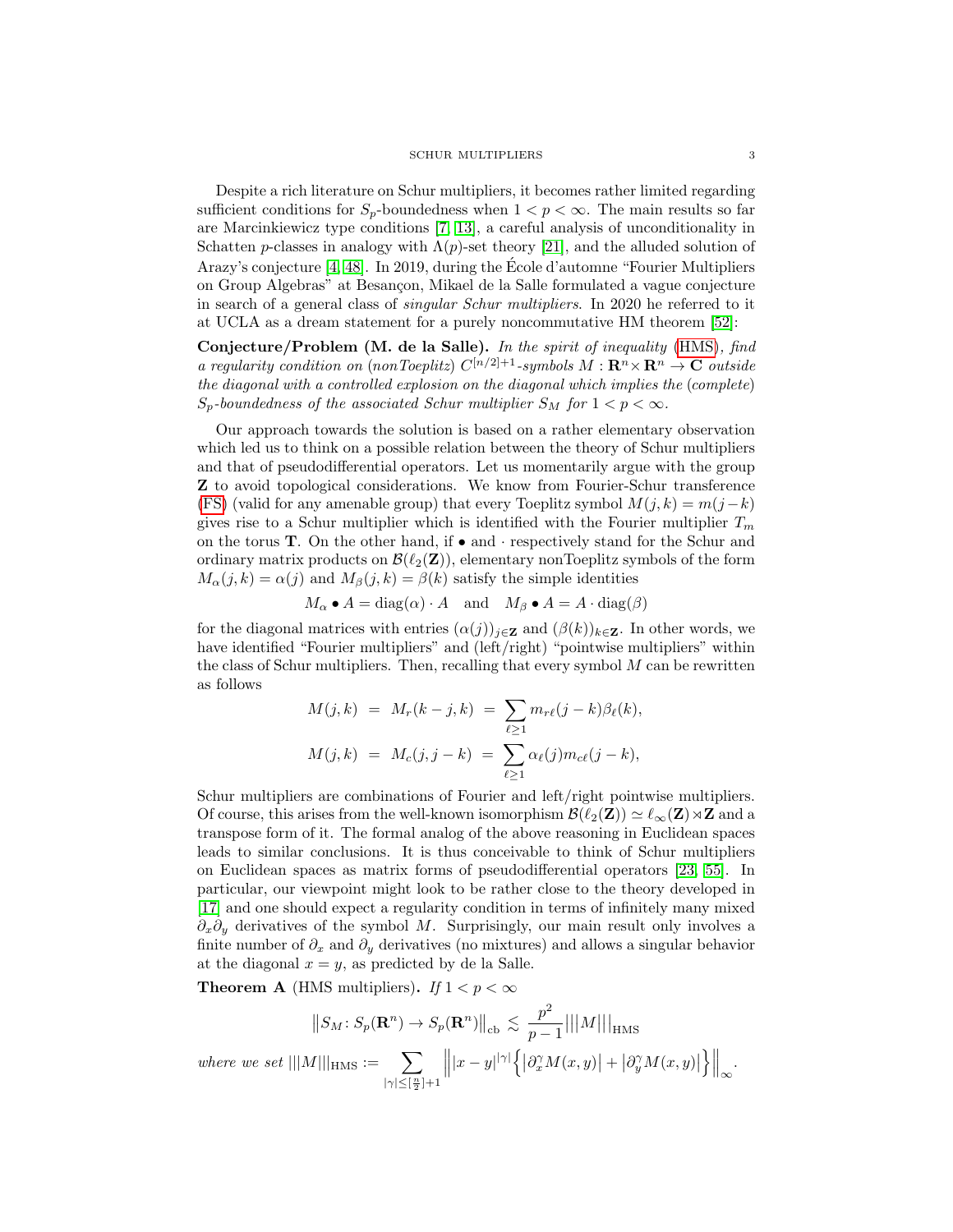

Examples of NonToeplitz Hörmander-Mikhlin-Schur multipliers in  $\mathbb{R} \times \mathbb{R}$ Any Toeplitz symbol would be forced to be constant at  $x = y + \alpha$  for all  $\alpha \in \mathbb{R}$ , unlike above

Theorem A introduces a new class of  $S_p$ -bounded multipliers which we shall refer to as Hörmander-Mikhlin-Schur multipliers. Observe that our condition for Toeplitz symbols  $M(x, y) = m(x-y)$  reduces to the classical HM condition on m. According to [\(FS\)](#page-1-0)+[\(HMS\)](#page-1-1), Theorem A is the full matrix (nonToeplitz/nontrigonometric) form of the Hörmander-Mikhlin multiplier theorem. It admits even weaker regularity assumptions (up to fractional differentiability orders  $\sigma > n/2$ ) expressed in terms of Sobolev norms and even weaker assumptions `a la Calder´on-Torchinsky for specific values of  $p$ , more details in Theorems A' and Corollary [3.1](#page-14-0) below.

The proof is more ingenious than technical. The key novelty is to control the Schur multiplier by two (not just one) "twisted Fourier" multipliers. Then, we refine noncommutative Calderón-Zygmund methods to prove two different endpoint inequalities for the twisted multipliers. Using a canonical form of BMO for matrix algebras —introduced in this paper and for which we prove the expected complex interpolation behavior with the  $S_p$  scale— both inequalities together yield a BMO endpoint inequality which implies the statement. Note that the twisted multipliers satisfy one endpoint inequality (row or column form) but not the other! With hindsight, this illustrates that singular Schur multipliers are slightly better behaved than operator-valued Calderón-Zygmund operators.

The class of HMS multipliers —enlarged under Sobolev regularity— leads to strong applications in operator algebra and harmonic analysis. Arazy's conjecture for divided differences [\[48\]](#page-19-5) now follows as a particular example. Moreover, we prove that  $\alpha$ -divided differences of  $\alpha$ -Hölder functions are also  $S_p$ -bounded as long as we have  $|1/p - 1/2| < \min\{\alpha, \frac{1}{2}\}\$ . It shows a phase transition at  $\alpha = 1/2$ . This is a very satisfactory result which goes beyond Arazy's conjecture. Second, we obtain strikingly simple  $L_p$ -boundedness criteria for Fourier multipliers on Lie group von Neumann algebras, in terms of Lie derivatives of the Fourier symbol. This includes nilpotent Lie groups with subRiemannian metrics, high rank simple Lie groups with exponentially growing metrics and a local HM theorem for arbitrary Lie groups with the Riemannian metric. Altogether this goes far beyond [\[40\]](#page-19-3) and we get optimal regularity conditions. On the other hand the main results in the cocycle-based approach from [\[26,](#page-18-6) [27\]](#page-18-7) can be deduced and refined for nonorthogonal cocycles as well as for nonunimodular groups. In addition, Theorem A yields new matrix forms of the Littlewood-Paley theorem and admits a discrete formulation. A proof will be given for those applications in the scope of matrix algebras. The rest involve generalized forms of Theorem A and additional techniques postponed to [\[14\]](#page-18-19).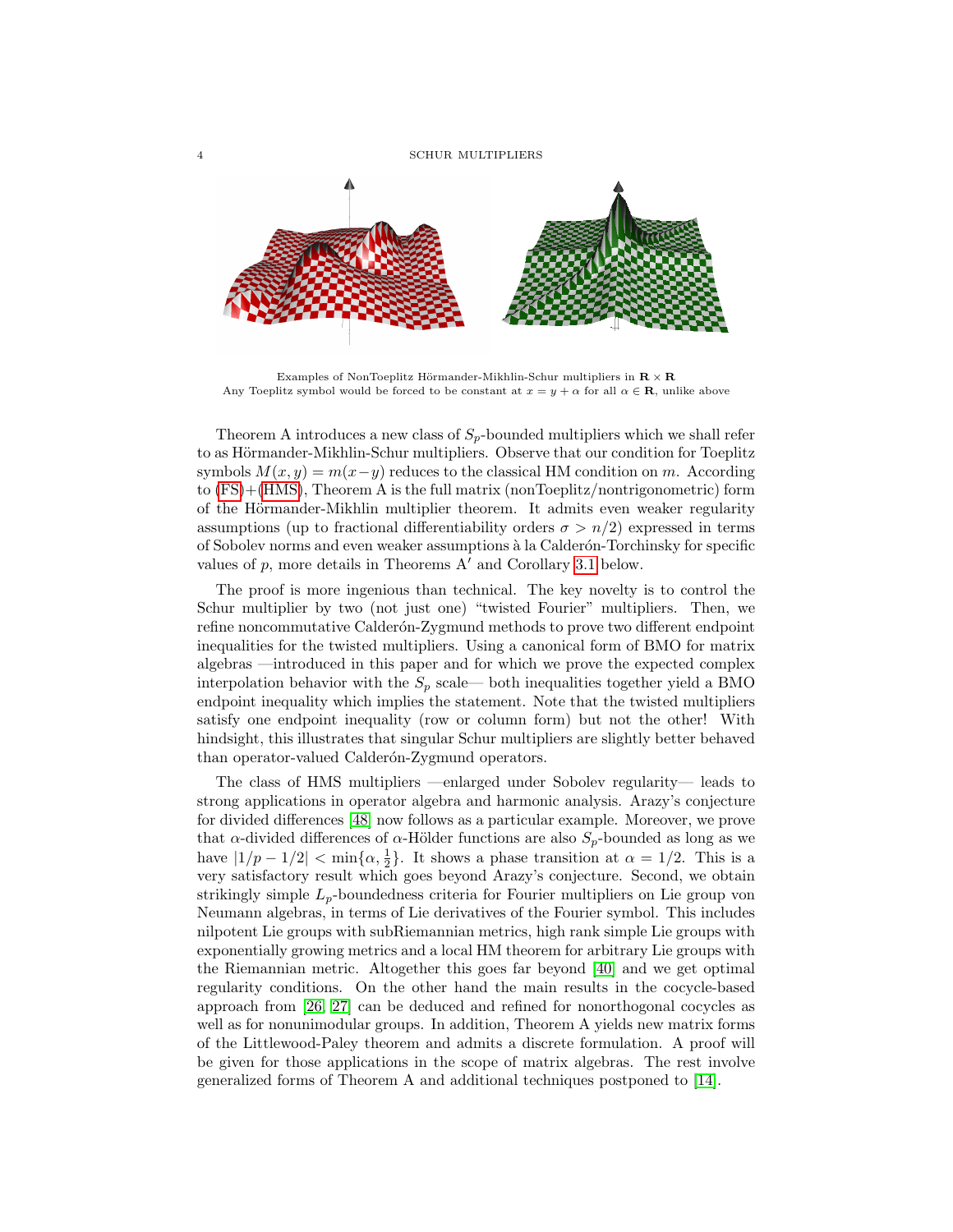### 1. Matrix BMO spaces

We introduce a canonical BMO space for matrix algebras and prove the expected interpolation behavior with respect to the  $S_p$ -scale. Let  $S_p(\mathbf{R}^n)$  denote the Schatten p-class on the Hilbert space  $L_2(\mathbf{R}^n)$ . Consider the von Neumann algebra tensor product R of essentially bounded measurable functions  $f : \mathbb{R}^n \to S_{\infty}(\mathbb{R}^n)$ . The noncommutative  $L_p$ -space  $L_p(\mathcal{R}) = L_p(\mathbf{R}^n; S_p(\mathbf{R}^n))$  is nothing but a vector-valued Euclidean-Lebesguean  $L_p$ -space with values in the Schatten  $p$ -class. Define the unitary u on  $L_2(\mathbf{R}^n \times \mathbf{R}^n)$  as

$$
uf(x, z) = \exp(2\pi i \langle x, z \rangle) f(x, z).
$$

The \*-homomorphism  $\pi : S_\infty(\mathbf{R}^n) \to L_\infty(\mathcal{R})$  by u-conjugation is

$$
\pi(A) := u(\mathbf{1} \otimes A)u^* = \Big(\exp\big(2\pi i\langle\,\cdot\,,x-y\rangle\big)A_{xy}\Big)
$$

where the last expression holds for the weak-∗ dense subspace  $S_2(\mathbf{R}^n) \subset S_{\infty}(\mathbf{R}^n)$ and allows us to interpret  $\pi(A)$  as a matrix-valued function. Next, consider the set Q of n-dimensional Euclidean balls. Then, we define the matrix BMO seminorm  $||A||_{\text{BMO}} = \max \{||A||_{\text{BMO}_r}, ||A||_{\text{BMO}_c}\}\$  with

$$
||A||_{\text{BMO}_c} = ||A^*||_{\text{BMO}_c},
$$
  

$$
||A||_{\text{BMO}_c} = \sup_{Q \in \mathcal{Q}} ||\left(\int_Q |\pi(A)(z) - \pi(A)_Q|^2 dz\right)^{\frac{1}{2}}||_{\mathcal{B}(L_2(\mathbf{R}^n))}.
$$

Here  $f_Q$  stands for the Q-mean of a matrix-valued function f. The column BMO seminorm on the right hand side above was introduced by Mei [\[32\]](#page-19-13). If we denote it by  $\text{BMO}_{\mathcal{R}}^c$ , Mei constructed its predual as an operator-valued Hardy space. Thus we may define our matrix  $BMO_c$  as the weak-\* closure of  $\pi(S_\infty({\bf R}^n))$  in the dual space BMO<sub> $\mathcal{R}$ </sub>. A similar definition applies for BMO<sub>r</sub> and we set as usual BMO to be the intersection space  $BMO<sub>r</sub> \cap BMO<sub>c</sub>$ . We also equip BMO with the operator space structure which equips  $M_m$ [BMO] with the above BMO seminorm in terms of the amplified  $\ast$ -homomorphism  $\pi_m = \mathrm{id}_{M_m} \otimes \pi$ , instead of  $\pi$ . The following is the main result of this section.

<span id="page-4-0"></span>Theorem 1.1. Complex interpolation gives

$$
[\text{BMO}, S_2(\mathbf{R}^n)]_{\frac{2}{p}} \simeq_{\text{cb}} S_p(\mathbf{R}^n) \quad \text{for} \quad 2 \le p < \infty.
$$

The equivalence constant in the complete isomorphism above  $c_p \approx p$  as  $p \to \infty$ .

Before proceeding with the proof of Theorem [1.1](#page-4-0) we need an auxiliary result for which we introduce Gaussian modifications of  $L_p(\mathcal{R})$  and BMO<sub>R</sub>. Let us set  $g_p(x) = \exp(-p|x|^2)$  and  $\gamma_p(x) = \exp(-p|x|^2)/||g_1||_p^p$ . Consider the von Neumann algebra  $\mathcal{R}_p = L_\infty(\mathbf{R}^n, \gamma_p) \bar{\otimes} S_\infty(\mathbf{R}^n)$  of matrix-valued functions with the p-Gaussian measure  $\gamma_p$  and define the following Banach spaces

$$
\Lambda_p := \left\{ f \in L_p(\mathcal{R}_p) : ||f||_{\Lambda_p} = \frac{||g_1 f||_{L_p(\mathcal{R})}}{||g_1||_2^{2/p}} < \infty \right\},
$$
  

$$
BMO_{\Lambda} := \left\{ f \in BMO_{\mathcal{R}} : ||f||_{BMO_{\Lambda}} = ||g_1 f||_{BMO_{\mathcal{R}}} < \infty \right\}.
$$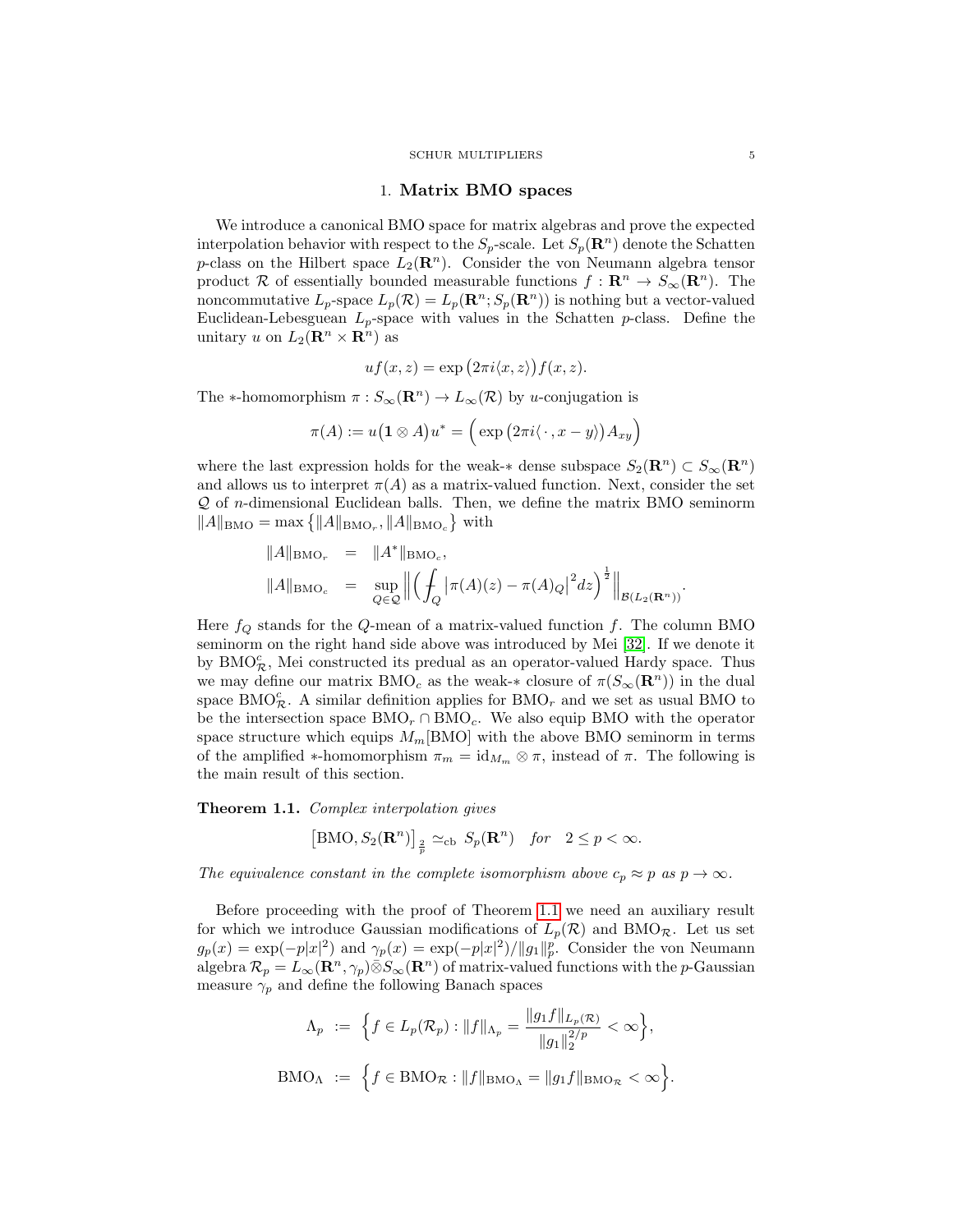Let us justify why these are Banach spaces and let us impose natural operator space structures on them. In first place, the space  $\Lambda_p$  is isomorphic to the Gaussian probability space  $L_p(\mathcal{R}_p)$  since

$$
\|f\|_{\Lambda_p}^p=\frac{\|g_1f\|_{L_p(\mathcal{R})}^p}{\|g_1\|_2^2}=\frac{\|g_1\|_p^p}{\|g_1\|_2^2}\frac{\|g_p^{\frac{1}{p}}f\|_{L_p(\mathcal{R})}^p}{\|g_1\|_p^p}=C_p^p\|f\|_{L_p(\mathcal{R}_p)}^p
$$

with  $C_p = (2/p)^{\frac{n}{2p}} \in [\exp(-\frac{n}{4}), 1]$ . In particular, we can equip  $\Lambda_p$  with the natural operator space structure of  $L_p(\mathcal{R}_p)$  from [\[45\]](#page-19-7). On the other hand, the seminorm in  $BMO_{\mathcal{R}}$  only vanishes on constant functions, which easily implies that the only  $f \in BMO_{\mathcal{R}}$  for which  $||f||_{BMO_{\Lambda}} = 0$  is  $f \equiv 0$ . We claim in addition that there exists a constant  $C_{g_1}$  satisfying

<span id="page-5-0"></span>(1.1) 
$$
||f||_{BMO_{\Lambda}} \leq C_{g_1} ||f||_{BMO_{\mathcal{R}}},
$$

from which we conclude that  $BMO<sub>A</sub>$  is a Banach space. We equip it with the operator space structure inherited from  $BMO_{\mathcal{R}}$ . Claim [\(1.1\)](#page-5-0) will be useful later on to prove Theorem [1.1.](#page-4-0) Its proof follows from the fact that the Gaussian  $g_1$  is a pointwise multiplier for the norm in  $BMO_{\mathcal{R}}$ . Indeed, this can be justified adapting [\[37,](#page-19-14) Theorem 1] to the operator-valued setting. In turn, this just reduces to adapt [\[37,](#page-19-14) Lemmas 2.3 and 3.1] and [\[53,](#page-19-15) Theorem 2.7] which is straightforward and left to the reader. Next, we prove an auxiliary interpolation result.

<span id="page-5-2"></span>Lemma 1.2. We have

<span id="page-5-1"></span>
$$
\left[\text{BMO}_{\Lambda}, \Lambda_2\right]_{\frac{2}{p}} \simeq_{\text{cb}} \Lambda_p \simeq_{\text{cb}} L_p(\mathcal{R}_p) \quad \text{for} \quad 2 \le p < \infty.
$$

The equivalence constant in the complete isomorphism above  $c_p \approx p$  as  $p \to \infty$ .

**Proof.** We start by noticing that

(1.2) 
$$
\left[\text{BMO}_{\mathcal{R}}, L_2(\mathcal{R})\right]_{\frac{2}{p}} \simeq_{\text{cb}} L_p(\mathcal{R})
$$

with cb-constant  $c_p \approx p$ . A proof is given in [\[32,](#page-19-13) Theorem 6.2]. The strategy is to reduce it to the dyadic setting —already considered by Musat in [\[36\]](#page-19-16)— by Mei's "1/3 trick" which consists in picking two well-separated dyadic systems with the property that any interval  $J \subset \mathbf{R}$  is comparable to a dyadic interval of at least one of the two systems selected. This one-dimensional argument easily generalizes (using more dyadic systems) to higher dimensions. Once [\(1.2\)](#page-5-1) is established, the first cb-isomorphism in the statement easily follows from the very definition of complex interpolation since, up to a rescaling constant, we use the same density at both sides. The second cb-isomorphism was justified before the statement.

### Remark 1.3. Let

$$
\mathcal{R}_{\gamma} = L_{\infty}(\mathbf{R}^n, \gamma) \bar{\otimes} S_{\infty}(\mathbf{R}^n)
$$

for any Gaussian  $\gamma$ . One might expect that

$$
[\mathrm{BMO}_{\mathcal{R}}, L_2(\mathcal{R}_{\gamma})]_{\frac{2}{p}} \simeq_{\mathrm{cb}} L_p(\mathcal{R}_{\gamma}).
$$

Our proof below would be easier if we knew it. However, this involves a change of density which is known to hold for  $L_{\infty}$  spaces [\[6,](#page-18-20) Theorem 5.5.3] but unclear for BMO. The argument from [\[6\]](#page-18-20) would require that the BMO norm is stable by products with oscillatory functions  $\exp(is)$  for large  $|s|$ , which is not the case.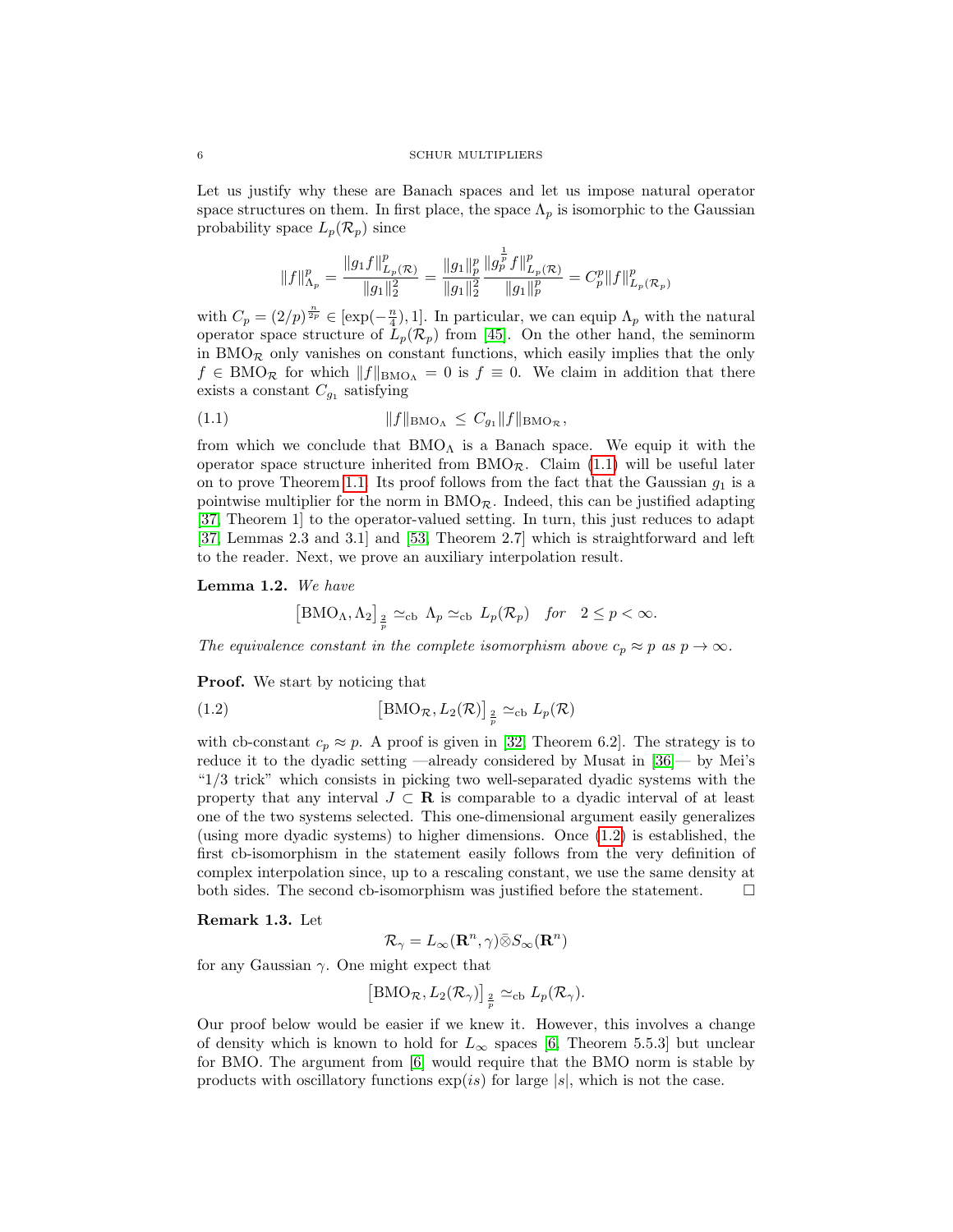Proof of Theorem [1.1.](#page-4-0) The inclusion

$$
S_p(\mathbf{R}^n) = \left[S_\infty(\mathbf{R}^n), S_2(\mathbf{R}^n)\right]_{\frac{2}{p}} \subset \left[\text{BMO}, S_2(\mathbf{R}^n)\right]_{\frac{2}{p}} =: X_p(\mathbf{R}^n)
$$

and its matrix m-amplification are clear. Therefore, it suffices to prove that there exists an absolute constant  $c_p \approx p$  such that the following inequality holds for any A in the second interpolation bracket above

<span id="page-6-0"></span>(1.3) 
$$
||A||_{S_p(\mathbf{R}^n)} \leq c_p ||A||_{X_p(\mathbf{R}^n)}
$$
  
=  $c_p \inf_{\substack{\Phi \in \mathcal{F}(A_0, A_1) \\ \Phi(\frac{2}{p}) = A}} \sup_{s \in \mathbf{R}} \max \{ ||\Phi(is)||_{A_0}, ||\Phi(1+is)||_{A_1} \}$ 

with  $(A_0, A_1) = (BMO, S_2(\mathbf{R}^n))$  and  $\mathcal{F}(A_0, A_1)$  standing for the corresponding space of holomorphic functions in the open strip  $0 < \text{Re}(z) < 1$  and continuous in its closure. We shall only prove this inequality, since its matrix amplifications trivially follow with the same proof and constant by [\[43,](#page-19-17) Corollary 1.4]. According to Lemma [1.2,](#page-5-2) we first observe that

$$
||A||_{S_p(\mathbf{R}^n)} = ||\pi(A)||_{L_p(\mathcal{R}_p)} \lesssim p ||\pi(A)||_{[\text{BMO}_\Lambda, L_2(\mathcal{R}_2)]_{\frac{2}{p}}}
$$
  
=  $p \inf_{\substack{\Psi \in \mathcal{F}(B_0, B_1) \\ \Psi(\frac{2}{p}) = \pi(A)}} \sup_{s \in \mathbf{R}} \max \{ ||\Psi(is)||_{B_0}, ||\Psi(1+is)||_{B_1} \}$ 

with  $(B_0, B_1) = (BMO_\Lambda, L_2(\mathcal{R}_2))$ . The first identity above follows by definition of  $\pi$  (conjugation by unitaries) since  $\gamma_q$  is a probability measure. On the other hand  $\pi : BMO \rightarrow BMO$ <sup>A</sup> becomes completely bounded by definition of BMO together with [\(1.1\)](#page-5-0). In particular,  $\pi \circ \mathcal{F}(A_0, A_1) \subset \mathcal{F}(B_0, B_1)$  and we deduce the following inequality

$$
||A||_{S_p(\mathbf{R}^n)} \le p \inf_{\substack{\Phi \in \mathcal{F}(A_0, A_1) \\ \Phi(\frac{2}{p}) = A}} \sup_{s \in \mathbf{R}} \max \left\{ ||\pi(\Phi(is))||_{\text{BMO}_\Lambda}, ||\pi(\Phi(1+is))||_{L_2(\mathcal{R}_2)} \right\}
$$

whose rightmost term is bounded above by the right hand side of  $(1.3)$ .

<span id="page-6-1"></span>Remark 1.4. Theorem [1.1](#page-4-0) easily extends to

 $[\text{BMO}, S_p(\mathbf{R}^n)]_{\frac{p}{q}} \simeq_{\text{cb}} S_q(\mathbf{R}^n) \simeq_{\text{cb}} [\text{BMO}_r, S_2(\mathbf{R}^n)]_{\frac{2}{q}} \cap [\text{BMO}_c, S_2(\mathbf{R}^n)]_{\frac{2}{q}}$ 

for  $1 \leq p < q < \infty$  by Wolff's interpolation as in [\[36\]](#page-19-16). The second isomorphism follows as in Theorem [1.1](#page-4-0) using  $(A_0, B_0) = (BMO_{\dagger}, BMO_{\Lambda}^{\dagger})$  for  $\dagger = r, c$  separately.

**Remark 1.5.** An equivalent BMO norm on  $\mathcal{B}(L_2(\mathbf{R}^n))$  can be constructed by means of a Markov semigroup which arises by transferring the n-dimensional heat semigroup. More precisely, one could set

$$
\mathcal{S}_t(A) = \left(\exp(-t|x-y|^2)A_{xy}\right) \quad \text{and} \quad ||A||_{\text{BMO}_{\mathcal{S}}^c} = \sup_{t>0} \left\| \left(\mathcal{S}_t(|A|^2) - |\mathcal{S}_t(A)|^2\right)^{\frac{1}{2}} \right\|_{\infty}.
$$

The techniques in [\[25\]](#page-18-21) show that such BMO spaces interpolate with the  $S_p$ -scale in the expected way. However, our definition is more natural for matrix algebras and the interpolation argument is much simpler. Moreover, our construction generalizes for anisotropic forms of our BMO space which is crucial in [\[14\]](#page-18-19), whereas no Markov semigroup seems to work in that setting. Other BMO spaces were considered in [\[11\]](#page-18-22), with a definition adapted ad hoc for divided differences. In this paper we use the same BMO all the time, also for divided differences.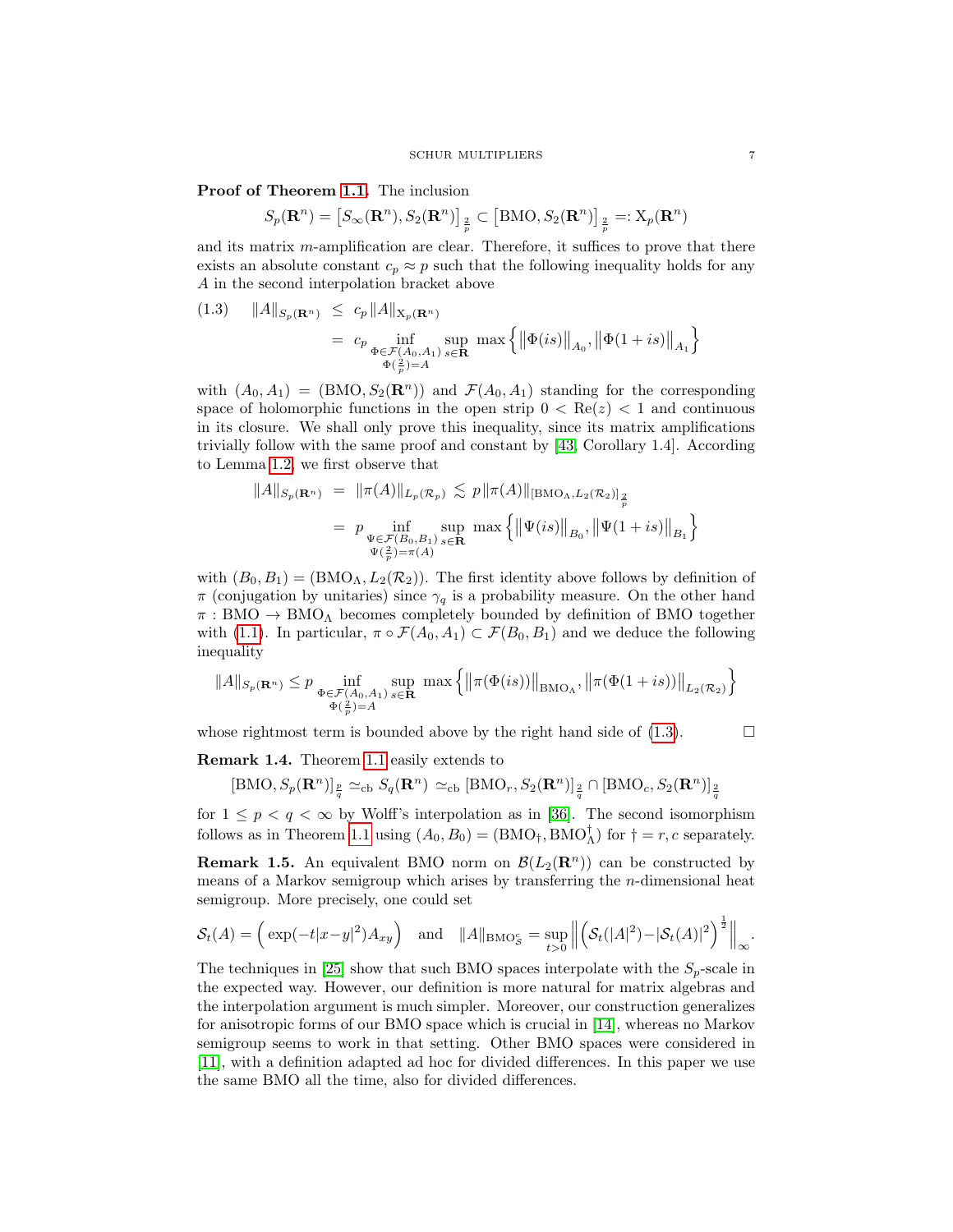### 2. Hörmander-Mikhlin-Schur multipliers

In this section we prove our main result. In fact, we shall prove a stronger statement which only assumes a fractional regularity order  $\sigma = \frac{n}{2} + \varepsilon$  for any fixed  $\varepsilon > 0$ . However, for the sake of clarity we first prove Theorem A and explain the modifications afterwards. The proof will be divided into several steps.

1) Reduction to BMO. Since  $S_M^* = S_{\overline{M}}$  and our HMS conditions in Theorem A are stable by complex conjugation, we may assume with no loss of generality that  $p > 2$ . The complete boundedness for  $p = 2$  clearly holds since the HMS condition readily implies that M is essentially bounded on  $\mathbb{R}^n \times \mathbb{R}^n$ . It suffices to prove the complete boundedness

<span id="page-7-0"></span>(2.1) 
$$
\|S_M : S_\infty(\mathbf{R}^n) \to \text{BMO}\|_{\text{cb}} \leq C|||M|||_{\text{HMS}}.
$$

Theorem A follows from [\(2.1\)](#page-7-0) by Theorem [1.1](#page-4-0) and Riesz-Thorin interpolation.

# 2) Twisted Fourier multipliers. Define

(2.2) 
$$
M_r(x, y) := M(y - x, y)
$$
 and  $M_c(x, y) := M(x, x - y)$ .

Then we construct the following linear maps on  $L_2(\mathcal{R})$ 

<span id="page-7-3"></span>
$$
\widetilde{T}_{M_r}(f)(z) := \left( \int_{\mathbf{R}^n} M_r(\xi, y) \widehat{f}_{xy}(\xi) e^{2\pi i \langle z, \xi \rangle} d\xi \right),
$$
  

$$
\widetilde{T}_{M_c}(f)(z) := \left( \int_{\mathbf{R}^n} M_c(x, \xi) \widehat{f}_{xy}(\xi) e^{2\pi i \langle z, \xi \rangle} d\xi \right).
$$

The use of both maps (not just one) is critical. Similar maps were already considered in [\[40,](#page-19-3) [41\]](#page-19-4) and denominated twisted Fourier multipliers. They act on the entry  $f_{xy}$ as the Fourier multiplier with symbol  $M_r(\cdot, y)$  or  $M_c(x, \cdot)$  respectively. In this part of the proof, we shall concentrate on the inequalities

<span id="page-7-1"></span>
$$
(2.3) \qquad \left\| S_M : S_\infty(\mathbf{R}^n) \to \text{BMO}_r \right\|_{\text{cb}} \ \leq \ \left\| \widetilde{T}_{M_r} : L_\infty(\mathcal{R}) \to \text{BMO}_{\mathcal{R}}^r \right\|_{\text{cb}},
$$

$$
(2.4) \qquad \left\| S_M : S_\infty(\mathbf{R}^n) \to \text{BMO}_c \right\|_{\text{cb}} \ \leq \ \left\| \widetilde{T}_{M_c} : L_\infty(\mathcal{R}) \to \text{BMO}_{\mathcal{R}}^c \right\|_{\text{cb}}.
$$

Let us first focus on the second inequality [\(2.4\)](#page-7-1). Using the ∗-homomorphism  $\pi$ above, we shall use an additional intertwining identity between the Schur multiplier  $S_M$  and the twisted Fourier multiplier associated to  $M_c$ 

<span id="page-7-2"></span>(2.5) 
$$
\widetilde{T}_{M_c}(\pi(A))(z) = \left( T_{M_c(x,\cdot)}(\exp(2\pi i \langle x-y, \cdot \rangle))(z) A_{xy} \right)
$$

$$
= \left( M_c(x, x-y) \exp(2\pi i \langle x-y, z \rangle) A_{xy} \right) = \pi(S_M(A)).
$$

Then, we get

$$
||S_M(A)||_{\text{BMO}_c} = ||\pi(S_M(A))||_{\text{BMO}_R^c}
$$
  
= 
$$
||\widetilde{T}_{M_c}(\pi(A))||_{\text{BMO}_R^c} \le ||\widetilde{T}_{M_c}: L_{\infty}(\mathcal{R}) \to \text{BMO}_R^c|| \, ||\pi(A)||_{\infty}.
$$

Since  $\pi$  acts isometrically on  $S_{\infty}(\mathbf{R}^n)$ , this proves inequality [\(2.4\)](#page-7-1) in the category of Banach spaces. The operator space analog for cb-norms follows similarly after matrix amplification at each step. The proof of [\(2.3\)](#page-7-1) is essentially the same. The only change consists in replacing  $\pi$  by its adjoint

$$
\sigma(A)(\xi) := \Big(\exp\big(2\pi i\langle \xi, y - x \rangle\big)A_{xy}\Big).
$$

Indeed, the intertwining identity [\(2.5\)](#page-7-2) still holds for  $(M_r, \sigma)$  in place of  $(M_c, \pi)$ .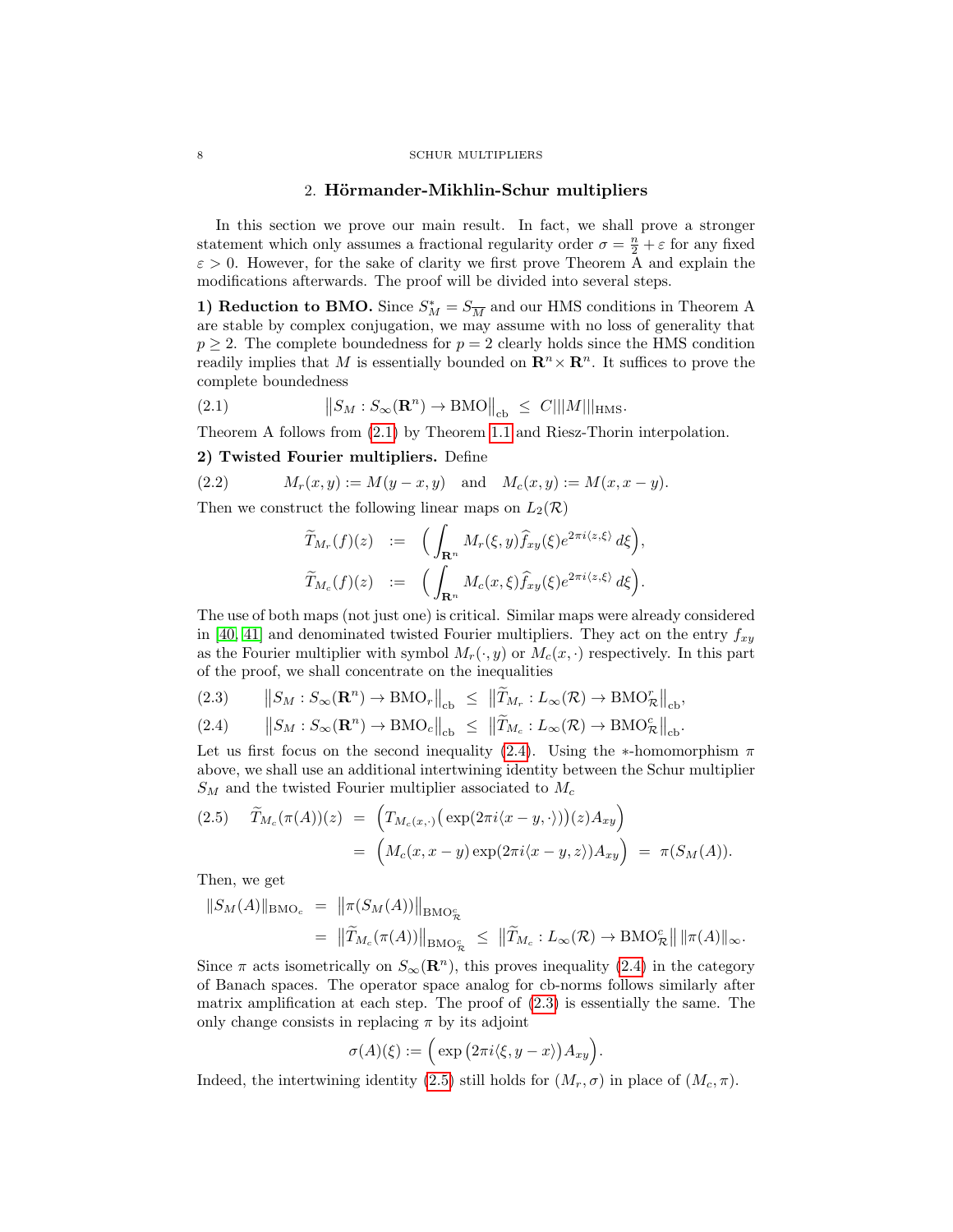# 3) Calderón-Zygmund kernels. We claim that

<span id="page-8-1"></span>
$$
(2.6) \quad \left\| \widetilde{T}_{M_r} : L_\infty(\mathcal{R}) \to \text{BMO}_{\mathcal{R}}^r \right\|_{\text{cb}} \leq \sum_{|\gamma| \leq [\frac{n}{2}] + 1} \left\| |x - y|^{|\gamma|} \left| \partial_x^{\gamma} M(x, y) \right| \right\|_{\infty},
$$
  

$$
(2.7) \quad \left\| \widetilde{T}_{M_c} : L_\infty(\mathcal{R}) \to \text{BMO}_{\mathcal{R}}^c \right\|_{\text{cb}} \leq \sum_{|\gamma| \leq [\frac{n}{2}] + 1} \left\| |x - y|^{|\gamma|} \left| \partial_y^{\gamma} M(x, y) \right| \right\|_{\infty}.
$$

This implies Theorem A. The proof requires to refine well-known arguments from classical Calderón-Zygmund theory in the noncommutative realm. Again, we prove first the column endpoint in the category of Banach spaces. Note that

$$
\widetilde{T}_{M_c}(f)(z) = \left( \int_{\mathbf{R}^n} M_c(x,\xi) \widehat{f}_{xy}(\xi) e^{2\pi i \langle z,\xi \rangle} d\xi \right)
$$
\n
$$
= \left( \int_{\mathbf{R}^n} \underbrace{\left[ M_c(x,\cdot) \right]^{\vee} (z-w)}_{k_c(x,z-w)} f_{xy}(w) dw \right)
$$
\n
$$
= \left( k_c(x,\cdot) * f_{xy} \right)(z) = \int_{\mathbf{R}^n} K_c(z-w) \cdot f(w) dw
$$

with  $K_c : \mathbf{R}^n \setminus \{0\} \to \mathcal{B}(L_2(\mathbf{R}^n))$  the "diagonal-valued" function

$$
(K_c(z)h)(x) = k_c(x, z)h(x).
$$

Although it is not meaningful, we shall abusively use the matrix-notation

$$
K_c = \text{diag}\Big(k_c(x,\cdot)\Big).
$$

Of course, since we allow M to be singular at  $x = y$  it turns out that  $M_c(x, \cdot)$  may be singular at 0. This means that its inverse Fourier transform must be understood as a distribution which is locally integrable outside the origin. In particular, the kernel representation above is meaningful when  $z \notin \text{supp}_{\mathbf{R}^n} f$ , the Euclidean support of the matrix-valued function  $f$ . This is exactly the framework of the noncommutative Calderón-Zygmund theory developed in  $[8, 26, 39]$  $[8, 26, 39]$  $[8, 26, 39]$ . In our use of CZ methods, it will be crucial to weaken the kernel condition given in [\[26,](#page-18-6) Lemma 2.3]. As usual in this context, we begin by noticing that

$$
\left\|\widetilde{T}_{M_c}f\right\|_{\text{BMO}_{\mathcal{R}}^c} \sim \sup_{Q \in \mathcal{Q}} \inf_{\alpha_Q \in S_\infty(\mathbf{R}^n)} \left\|\left(\frac{1}{|Q|}\int_Q \left|\widetilde{T}_{M_c}f(z) - \alpha_Q\right|^2 dz\right)^{\frac{1}{2}}\right\|_{S_\infty(\mathbf{R}^n)},
$$

where  $Q$  is the set of Euclidean balls. Next, fix  $Q \in \mathcal{Q}$  nearly attaining the above supremum and decompose  $f = f_1 + f_2$  with  $f_1 = f \chi_{5Q}$  and  $f_2 = f - f_1$ . Then, if we pick  $\alpha_Q$  to be the Q-average of  $T_{M_c}(f_2)$  we obtain the following estimate

$$
\begin{aligned}\n\left\|\widetilde{T}_{M_c}f\right\|_{\text{BMO}_{\mathcal{R}}^c} &\lesssim \left\|\left(\int_Q \left|\widetilde{T}_{M_c}f_1(z)\right|^2 dz\right)^{\frac{1}{2}}\right\|_{\infty} \\
&\quad + \left\|\left(\int_Q \left|\int_Q \widetilde{T}_{M_c}f_2(z)-\widetilde{T}_{M_c}f_2(w)\,dw\right|^2 dz\right)^{\frac{1}{2}}\right\|_{\infty} = \text{A} + \text{B}.\n\end{aligned}
$$

On the other hand, we recall the following inequalities:

<span id="page-8-0"></span>(2.8) 
$$
\|\widetilde{T}_{M_c}f\|_{L_2(\mathcal{R})} \leq \|M_c\|_{\infty} \|f\|_{L_2(\mathcal{R})},
$$

$$
(2.9) \quad \Big\| \Big( \int_{\mathbf{R}^n} \big| \widetilde{T}_{M_c} f(z) \big|^2 \, dz \Big)^{\frac{1}{2}} \Big\|_{S_{\infty}(\mathbf{R}^n)} \ \leq \ \| M_c \|_{\infty} \Big\| \Big( \int_{\mathbf{R}^n} \big| f(z) \big|^2 \, dz \Big)^{\frac{1}{2}} \Big\|_{S_{\infty}(\mathbf{R}^n)}.
$$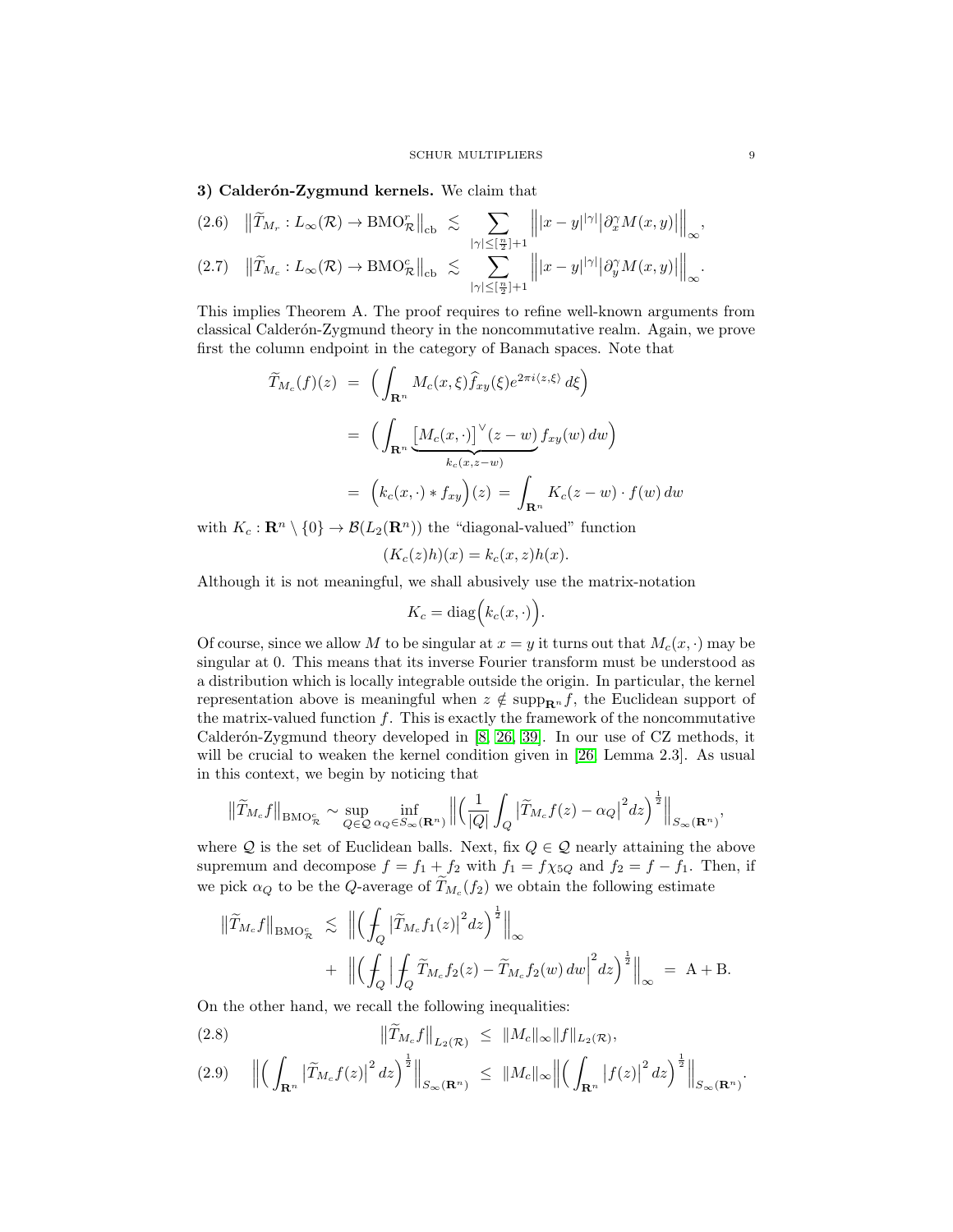Inequality [\(2.8\)](#page-8-0) is straightforward from the Hilbert-valued Plancherel theorem. The second inequality [\(2.9\)](#page-8-0) follows from the first one, since the  $M_c$ -twisted Fourier multiplier is a right module map and theorefore

$$
\Big\| \int_{\mathbf{R}^n} \left| \widetilde{T}_{M_c} f(z) \right|^2 dz \Big\|_{\infty} = \sup_{\|B\|_{S_2} = 1} \int_{\mathbf{R}^n} tr \Big( \left| \widetilde{T}_{M_c}[fB](z) \right|^2 \Big) dz = \sup_{\|B\|_{S_2} = 1} \left\| \widetilde{T}_{M_c}[fB] \right\|_{2}^2,
$$

from where our claim follows. Using [\(2.9\)](#page-8-0) we get

<span id="page-9-0"></span>
$$
\left\|\left(\int_Q\left|\widetilde{T}_{M_c}f_1(z)\right|^2dz\right)^{\frac{1}{2}}\right\|_{\infty}\leq\frac{\|M_c\|_{\infty}}{\sqrt{|Q|}}\left\|\left(\int_{\mathbf{R}^n}\left|f_1(z)\right|^2dz\right)^{\frac{1}{2}}\right\|_{\infty}.
$$

Since  $f_1 = f \chi_{5Q}$  we immediately deduce

(2.10) 
$$
A \leq 5^{\frac{n}{2}} \|M_c\|_{\infty} \|f\|_{\infty}.
$$

To estimate B, operator-Jensen inequality and the kernel representation yield

$$
B \leq \sup_{Q \in \mathcal{Q}} \left\| \left( \int_{Q \times Q} \left| \widetilde{T}_{M_c} f_2(z) - \widetilde{T}_{M_c} f_2(w) \right|^2 dw dz \right)^{\frac{1}{2}} \right\|_{\infty}
$$
  

$$
\leq \sup_{Q \in \mathcal{Q}} \sup_{w,z \in Q} \left\| \int_{\mathbf{R}^n \setminus \mathbb{S}Q} \left( K_c(z-s) - K_c(w-s) \right) f(s) ds \right\|_{\infty}.
$$

It is very tempting to extract the  $L_{\infty}$ -norm of f by putting the norm inside the integral. Since  $|w - s| > 2|z - w|$  for s, w, z as above, we could use the change of variables  $s \mapsto w - s$  and  $u = w - z$  to put the region of integration inside the set where  $|u| < \frac{1}{2}|s|$ . This approach from [\[26,](#page-18-6) Lemma 2.3] is however too restrictive for our CZ kernel under the given (sharp) HM conditions. Instead, we define  $f_w(s) = f(w - s)$  and  $\Gamma = Q - Q$  to obtain the following inequality

<span id="page-9-2"></span>
$$
(2.11) \t\t B \leq \sup_{(u,w)\in \Gamma\times Q} \left\| \underbrace{\int_{\mathbf{R}^n\setminus(w-5Q)} \left( K_c(s-u) - K_c(s) \right) f_w(s) \, ds}_{B_{(u,w)}} \right\|_{\infty}.
$$

Then, we use a Littlewood-Paley decomposition of  $K_c$  before loosing cancellation.

4) Hörmander-Mikhlin estimates. Let us continue with the proof of inequality [\(2.7\)](#page-8-1). According to [\(2.10\)](#page-9-0), we have  $A/\|f\|_{\infty} \lesssim \text{RHS}(2.7)$ . It therefore remains to control the term B. Let  $\phi : \mathbf{R}^n \to \mathbf{R}_+$  be a smooth function which is identically one in the unit ball and vanishes for  $|\xi| > 2$ . The functions  $\psi_j(\xi) = \phi(2^{-j}\xi) - \phi(2^{1-j}\xi)$ define a Littlewood-Paley partition of unity. That is to say

<span id="page-9-3"></span>
$$
(2.12) \qquad \mathrm{supp}(\psi_j) \subset \left\{2^{j-1} \leq |\xi| \leq 2^{j+1}\right\} \quad \text{and} \quad \sum_{j \in \mathbf{Z}} \psi_j(\xi) = 1 \quad \text{for } \xi \neq 0.
$$

Decompose

$$
K_c = \sum_{j \in \mathbf{Z}} K_{cj}
$$

with the pieces given by

<span id="page-9-1"></span>
$$
K_{cj} = \text{diag}(k_{cj}(x, \cdot))
$$
 and  $k_{cj}(x, z) = [\psi_j M_c(x, \cdot)]^{\vee}(z)$ .

Let us recall that Plancherel theorem gives

(2.13) 
$$
\int_{\mathbf{R}^n} \left| (-2\pi i z)^{\gamma} k_{cj}(x, z) \right|^2 dz = \int_{\mathbf{R}^n} \left| \partial_{\xi}^{\gamma} \left( M_c(x, \xi) \psi_j(\xi) \right) \right|^2 d\xi
$$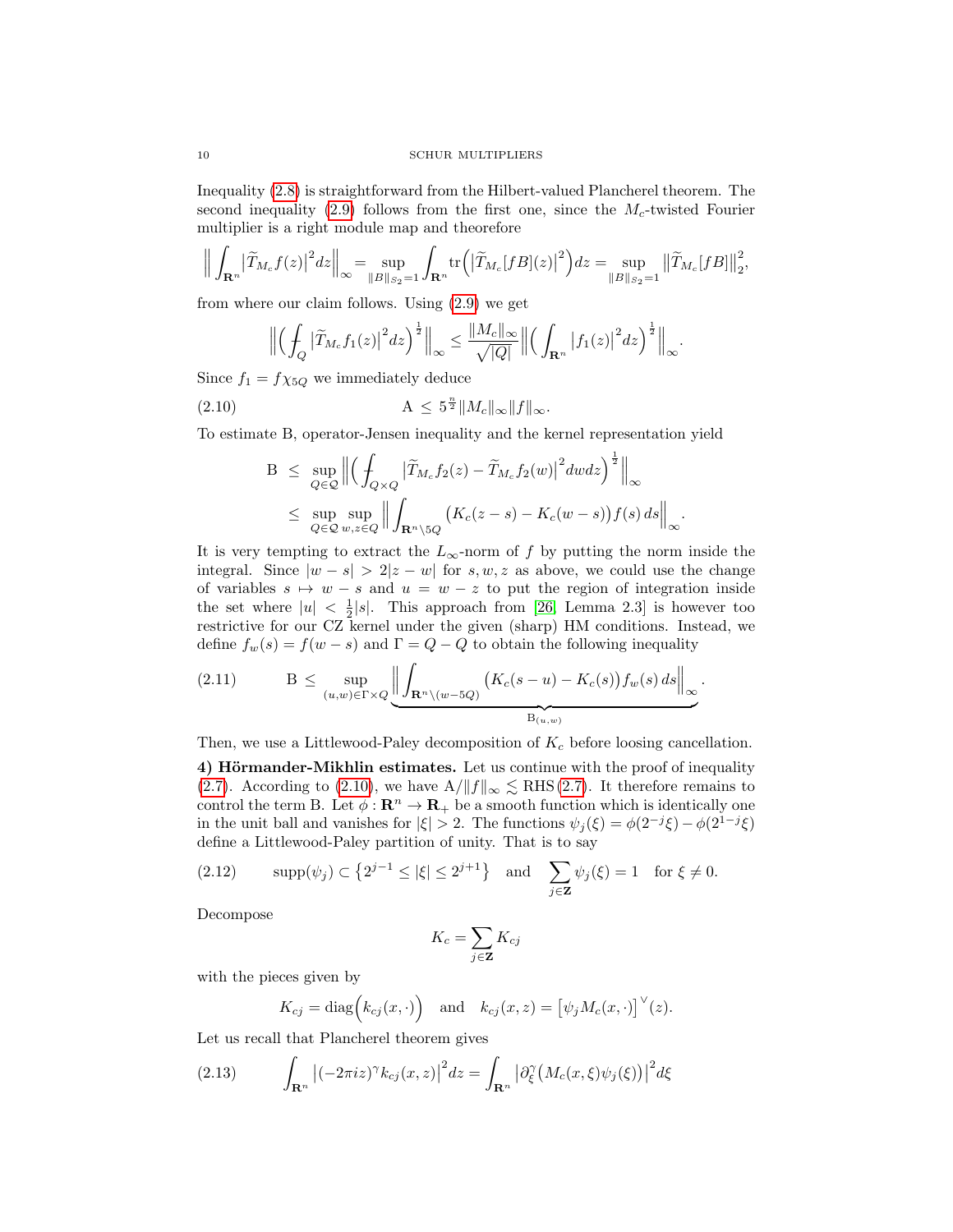for any multi-index  $\gamma$ . Given a fixed  $(u, w) \in \Gamma \times Q$ , we have

$$
B_{(u,w)} \leq \sum_{\substack{j \in \mathbf{Z} \\ 2^j |u| > 1}} \left\| \int_{\mathbf{R}^n \setminus (w - 5Q)} \left( K_{cj}(s - u) - K_{cj}(s) \right) f_w(s) \, ds \right\|_{\infty} + \sum_{\substack{j \in \mathbf{Z} \\ 2^j |u| \leq 1}} \left\| \int_{\mathbf{R}^n \setminus (w - 5Q)} \left( K_{cj}(s - u) - K_{cj}(s) \right) f_w(s) \, ds \right\|_{\infty} =: B^1_{(u,w)} + B^2_{(u,w)}.
$$

By the triangle inequality

$$
B_{(u,w)}^1 \leq \sum_{\substack{j \in \mathbf{Z} \\ 2^j |u| > 1}} \Big\| \int_{\mathbf{R}^n \setminus (w - 5Q)} K_{cj}(s - u) f_w(s) ds \Big\|_{\infty} + \sum_{\substack{j \in \mathbf{Z} \\ 2^j |u| > 1}} \Big\| \int_{\mathbf{R}^n \setminus (w - 5Q)} K_{cj}(s) f_w(s) ds \Big\|_{\infty} =: \sum_{\substack{j \in \mathbf{Z} \\ 2^j |u| > 1}} B_{(u,w)}^{11}(j) + B_{(u,w)}^{12}(j).
$$

Next, letting  $\sigma = \left[\frac{n}{2}\right] + 1$  and using Hölder inequality

$$
B_{(u,w)}^{11}(j) \leq \Big\|\int_{\mathbf{R}^n} |s-u|^{2\sigma} |K_{cj}^*(s-u)|^2 ds \Big\|_{\infty}^{\frac{1}{2}} \Big\|\int_{|u| < \frac{1}{2}|s|} |s-u|^{-2\sigma} |f_w(s)|^2 ds \Big\|_{\infty}^{\frac{1}{2}}.
$$

Since  $|s + u| \ge |s| - |u| > |u|$  when  $|u| < \frac{1}{2}|s|$  and  $K_{cj} K_{cj}^* = K_{cj}^* K_{cj}$ 

$$
(2.14) \tB_{(u,w)}^{11}(j) \leq \Big\|\int_{\mathbf{R}^n} |s|^{2\sigma} |K_{cj}(s)|^2 ds \Big\|_{\infty}^{\frac{1}{2}} \Big(\int_{|u|<|s|} |s|^{-2\sigma} ds\Big)^{\frac{1}{2}} \|f\|_{\infty}.
$$

The  $L_{\infty}$ -norm above can be estimated from [\(2.13\)](#page-9-1)

<span id="page-10-0"></span>
$$
\Big\|\int_{\mathbf{R}^n}|s|^{2\sigma}|K_{cj}(s)|^2 ds\Big\|_{\infty}^{\frac{1}{2}}\lesssim \sup_{x\in\mathbf{R}^n}\sup_{|\gamma|=\sigma}\Big(\int_{\mathbf{R}^n}\big|\partial_{\xi}^{\gamma}\big(\psi_j(\xi)M_c(x,\xi)\big)\big|^2 d\xi\Big)^{\frac{1}{2}}.
$$

Thus, using  $||m||_{HM} := \sum_{|\gamma| \leq \sigma} |||\xi||^{|\gamma|} \partial_{\xi}^{\gamma} m(\xi)||_{\infty}$  and [\(2.14\)](#page-10-0), we obtain

$$
\sum_{\substack{j \in \mathbf{Z} \\ 2^j |u| > 1}} B_{(u,w)}^{11}(j) \lesssim |u|^{\frac{n}{2} - \sigma} \sum_{\substack{j \in \mathbf{Z} \\ 2^j |u| > 1}} 2^{j(\frac{n}{2} - \sigma)} \sup_{x \in \mathbf{R}^n} ||M_c(x, \cdot)||_{\text{HM}} ||f||_{\infty}
$$
  

$$
\lesssim \sup_{x \in \mathbf{R}^n} ||M_c(x, \cdot)||_{\text{HM}} ||f||_{\infty} = \sum_{|\gamma| \leq [\frac{n}{2}] + 1} ||x - y|^{|\gamma|} |\partial_y^{\gamma} M(x, y)||_{\infty} ||f||_{\infty}
$$

since  $\partial_{\xi}^{\gamma} M_c(x,\xi) = (-1)^{|\gamma|} \partial_{\xi}^{\gamma} M(x,x-\xi)$ . The sum of  $B_{(u,w)}^{12}(j)$ 's admits the same bound with the same argument. Altogether, we have proved the following inequality

<span id="page-10-1"></span>(2.15) 
$$
B^1_{(u,w)} \lesssim \sum_{|\gamma| \leq [\frac{n}{2}] + 1} \left\| |x - y|^{|\gamma|} |\partial_y^{\gamma} M(x,y)| \right\|_{\infty} \|f\|_{\infty}.
$$

To estimate  $B^2_{(u,w)}$  we set  $A_w(Q) = \mathbb{R}^n \setminus (w - 5Q)$ 

$$
B^2_{(u,w)} \leq \sum_{\substack{j \in \mathbf{Z} \\ 2^j |u| \leq 1}} \left\| \int_{A_w(Q),|s| < 2^{-j}} \left( K_{cj}(s-u) - K_{cj}(s) \right) f_w(s) \, ds \right\|_{\infty} + \sum_{\substack{j \in \mathbf{Z} \\ 2^j |u| \leq 1}} \left\| \int_{A_w(Q),|s| \geq 2^{-j}} \left( K_{cj}(s-u) - K_{cj}(s) \right) f_w(s) \, ds \right\|_{\infty} = B^{21}_{(u,w)} + B^{22}_{(u,w)}
$$

.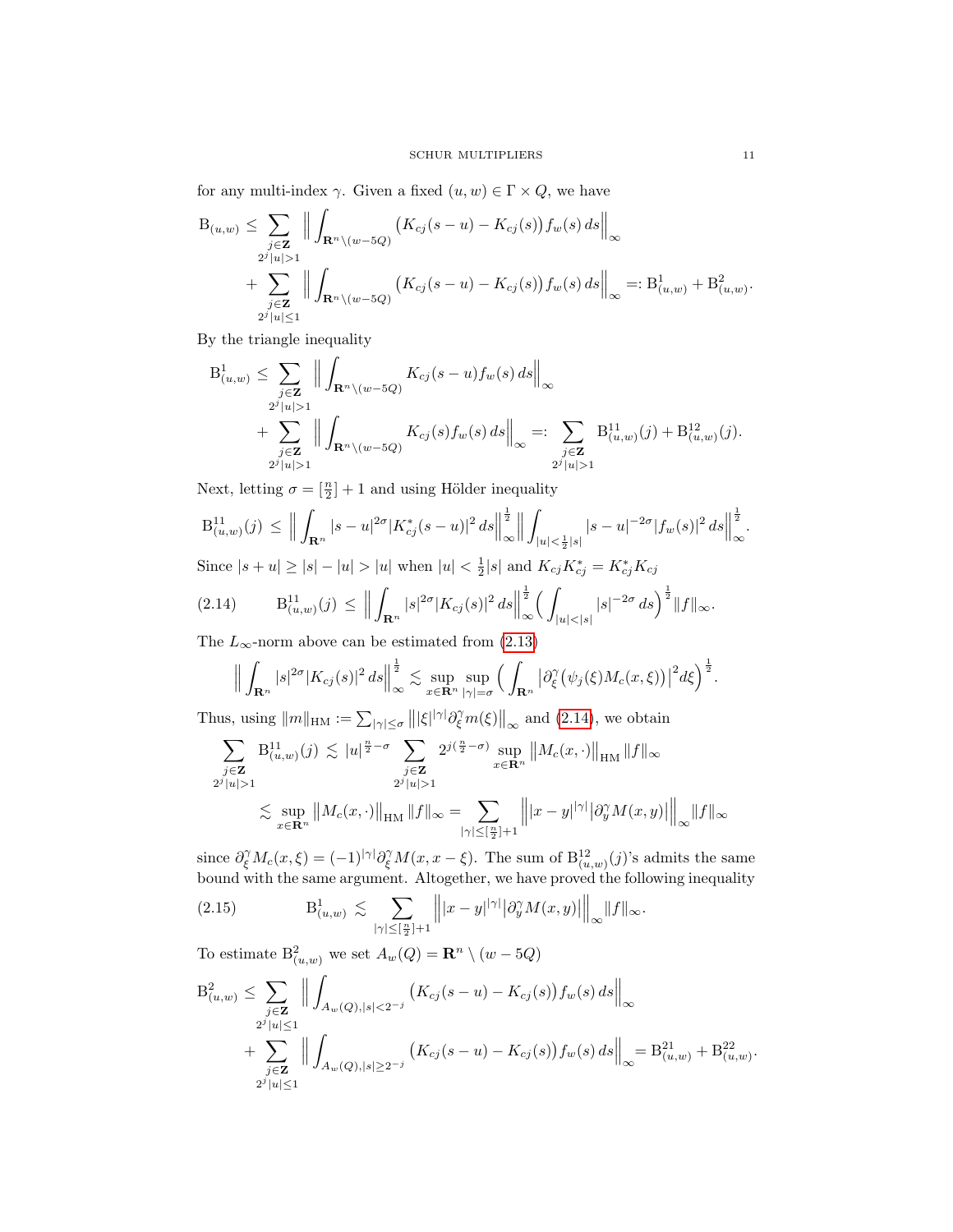The *j*-th term of  $B_{(u,w)}^{21}$  is dominated by

$$
B_{(u,w)}^{21}(j) \leq \Big\| \int_{|u| < \frac{1}{2}|s|} \left| K_{cj}(s-u) - K_{cj}(s) \right|^2 ds \Big\|_{\infty}^{\frac{1}{2}} \Big\| \int_{|s| < 2^{-j}} |f_w(s)|^2 ds \Big\|_{\infty}^{\frac{1}{2}} \n\lesssim 2^{-\frac{jn}{2}} \sup_{x \in \mathbf{R}^n} \Big( \int_{|u| < \frac{1}{2}|s|} \left| k_{cj}(x, s-u) - k_{cj}(x, s) \right|^2 ds \Big)^{\frac{1}{2}} \|f\|_{\infty} \n= 2^{-\frac{jn}{2}} \sup_{x \in \mathbf{R}^n} \Big( \int_{|u| < \frac{1}{2}|s|} \Big| \int_0^1 \frac{d}{dr} k_{cj}(x, s-ru) dr \Big|^2 ds \Big)^{\frac{1}{2}} \|f\|_{\infty} \n\lesssim 2^{-\frac{jn}{2}} \sup_{x \in \mathbf{R}^n} \Big( \int_{\mathbf{R}^n} \left| \nabla k_{cj}(x, s) \right|^2 ds \Big)^{\frac{1}{2}} |u| \|f\|_{\infty} \lesssim 2^j |u| \|M_c\|_{\infty} \|f\|_{\infty}
$$

since Plancherel theorem gives again that

<span id="page-11-0"></span>
$$
\int_{\mathbf{R}^n} \left| \nabla k_{cj}(x, s) \right|^2 ds \approx \int_{\mathbf{R}^n} |\xi|^2 \left| M_c(x, \xi) \psi_j(\xi) \right|^2 ds.
$$

In particular, we get the following bound for the sum of  $B_{(u,w)}^{21}(j)$ 's

(2.16) 
$$
\sum_{2^{j}|u| \leq 1} \mathbf{B}^{21}_{(u,w)}(j) \lesssim ||M_{c}||_{\infty} ||f||_{\infty}.
$$

As for  $B_{(u,w)}^{22}(j)$  we proceed similarly using the weights  $|s|^{1/\sigma}$  to obtain

$$
B^{22}_{(u,w)}(j) \lesssim |u| \sup_{x \in \mathbf{R}^n} \Big( \underbrace{\int_{\mathbf{R}^n} |s|^{2\sigma} \big| \nabla k_{cj}(x,s) \big|^2 ds}_{J_j(x)} \Big)^{\frac{1}{2}} \Big\| \int_{|s| \ge 2^{-j}} |s|^{-2\sigma} |f_w(s)|^2 ds \Big\|_{\infty}^{\frac{1}{2}}.
$$

Using Plancherel and the HM condition for  $M_c$ , we also get

$$
J_j(x) \lesssim \sum_{|\gamma|=\sigma-1} \int_{\mathbf{R}^n} \left| \partial_{\xi}^{\gamma} [\psi_j(\xi) M_c(x,\xi)] \right|^2 d\xi
$$
  
+ 
$$
\sum_{|\gamma|=\sigma} \int_{\mathbf{R}^n} |\xi|^2 \left| \partial_{\xi}^{\gamma} [\psi_j(\xi) M_c(x,\xi)] \right|^2 d\xi \lesssim 2^{j(n+2-2\sigma)} \|M_c(x,\cdot)\|_{\text{HM}}^2
$$

Since  $2\sigma > n$ , we obtain the following bound for the sum of  $B_{(u,w)}^{22}(j)$ 's

<span id="page-11-1"></span>(2.17) 
$$
\sum_{2^{j}|u| \leq 1} B_{(u,w)}^{22}(j) \lesssim \sup_{x \in \mathbf{R}^{n}} ||M_{c}(x, \cdot)||_{\text{HM}} ||f||_{\infty}.
$$

Combining [\(2.16\)](#page-11-0) and [\(2.17\)](#page-11-1), we conclude

(2.18) 
$$
B^2_{(u,w)} \lesssim \sum_{|\gamma| \leq [\frac{n}{2}]+1} \left\| |x-y|^{|\gamma|} |\partial_y^{\gamma} M(x,y)| \right\|_{\infty} \|f\|_{\infty}.
$$

5) Conclusion. According to [\(2.10\)](#page-9-0), [\(2.11\)](#page-9-2), [\(2.15\)](#page-10-1) and [\(2.18\)](#page-11-2), we get

<span id="page-11-2"></span>
$$
\left\|\widetilde{T}_{M_c}:L_\infty(\mathcal R)\to \mathrm{BMO}_{\mathcal R}^c\right\|\,\lesssim\, \sum_{|\gamma|\leq [\frac{n}{2}]+1}\left\||x-y|^{|\gamma|}\big|\partial_y^\gamma M(x,y)\big|\right\|_\infty
$$

.

Its completely bounded version in the category of operator spaces [\(2.7\)](#page-8-1) follows similarly by performing matrix amplifications at every step of the proof. The proof of  $(2.6)$  for  $M_r$  is analogous. Namely, using the kernel

$$
(K_r(z)h)(y) = k_r(z, y)h(y),
$$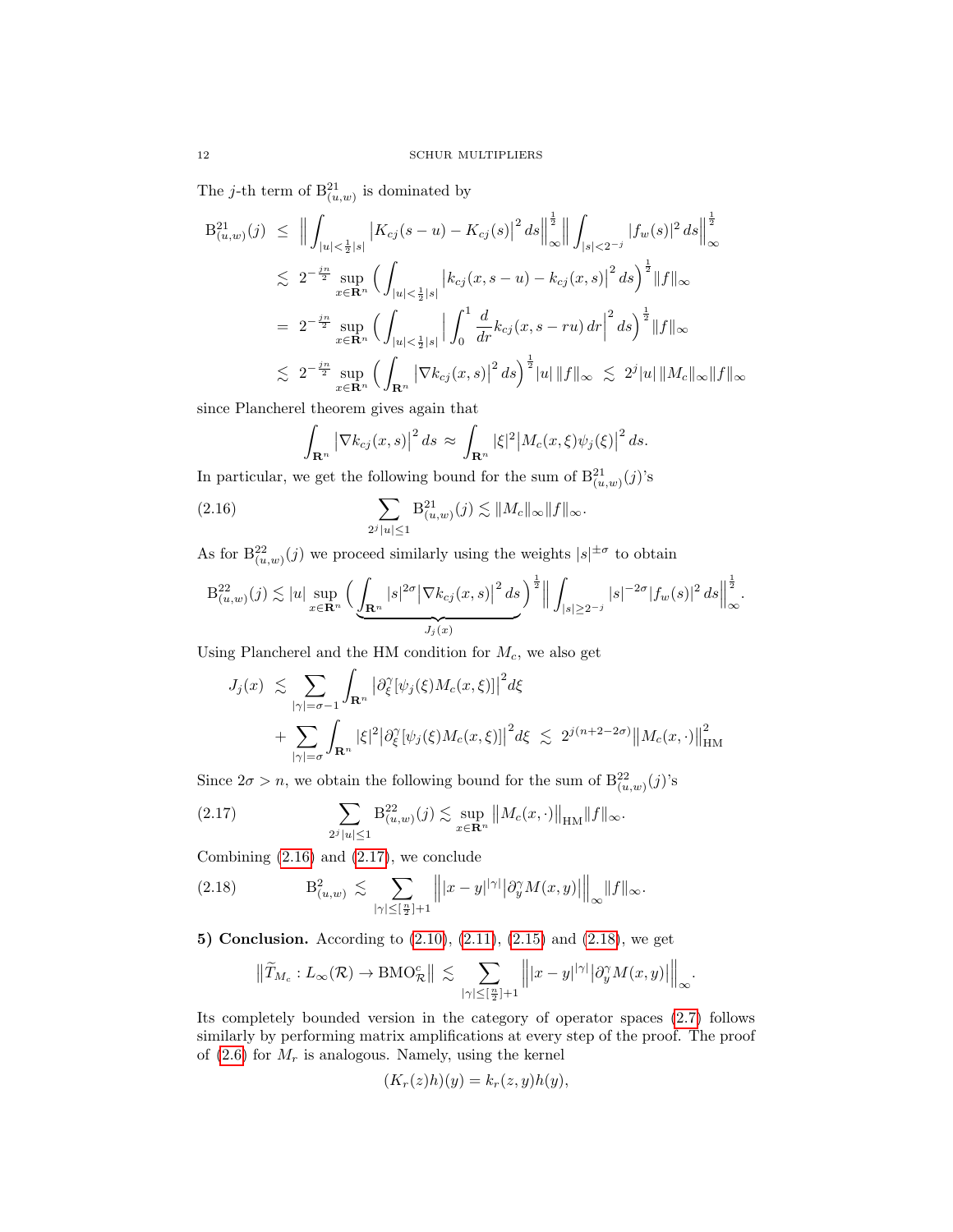it now acts by right multiplication. In particular, [\(2.9\)](#page-8-0) should be replaced by its row analog, which is used to get the same estimate as in [\(2.10\)](#page-9-0). The rest of the proof of [\(2.6\)](#page-8-1) is essentially the same as that of [\(2.7\)](#page-8-1), with the only difference being that we get the upper bound

$$
\sup_{y\in\mathbf{R}^n} \|M_r(\cdot,y)\|_{\text{HM}} = \sum_{|\gamma|\leq [\frac{n}{2}]+1} \| |x-y|^{|\gamma|} \partial_x^{\gamma} M(x,y) \|_{\infty}.
$$

Once we get  $(2.6) + (2.7)$  $(2.6) + (2.7)$ , the proof follows from  $(2.3) + (2.4)$  $(2.3) + (2.4)$  and Theorem [1.1.](#page-4-0)  $\Box$ 

Consider now the Littlewood-Paley partition of unity  $\{\psi_j\}_{j\in\mathbf{Z}}$  from [\(2.12\)](#page-9-3) and set  $\psi(\xi) = \phi(\xi) - \phi(2\xi)$ , so that  $\psi_j(\xi) = \psi(2^{-j}\xi)$ . Given a symbol  $M: \mathbf{R}^n \times \mathbf{R}^n \to \mathbf{C}$  we construct the functions  $M_r$  and  $M_c$  as in [\(2.2\)](#page-7-3). Let  $W_{q\sigma}$  denote the inhomogeneous  $L_q$ -Sobolev space in  $\mathbb{R}^n$  of order  $\sigma$  and define the Sobolev  $\text{HMS}_{q\sigma}$  norm as follows

<span id="page-12-2"></span>
$$
(2.19) \quad\n\left\| M \right\|_{\text{HMS}_{q\sigma}} := \sup_{\substack{j \in \mathbf{Z} \\ x, y \in \mathbf{R}^n}} \left\| \psi M_r(2^j \cdot, y) \right\|_{W_{q\sigma}} + \left\| \psi M_c(x, 2^j \cdot) \right\|_{W_{q\sigma}}\n= \sup_{\substack{j \in \mathbf{Z} \\ x, y \in \mathbf{R}^n}} \left\| \underbrace{\psi(\cdot - y) M(2^j \cdot, 2^j y)}_{\Psi_{M,j}(\cdot, y)} \right\|_{W_{q\sigma}} + \left\| \underbrace{\psi(x - \cdot) M(2^j x, 2^j \cdot)}_{\Psi_{M,j}(x, \cdot)} \right\|_{W_{q\sigma}}.
$$

It is a simple exercise to check that

<span id="page-12-0"></span>(2.20)  $\|M\|_{\infty} \le \|M\|_{\text{HMS}_{2\sigma}} \le \|M\|_{\text{HMS}}$  for any  $\frac{n}{2} < \sigma < \left[\frac{n}{2}\right] + 1$ .

**Theorem A'** (Sobolev form). If  $1 < p < \infty$  and  $\sigma = \frac{n}{2} + \varepsilon$ 

$$
||S_M: S_p(\mathbf{R}^n) \to S_p(\mathbf{R}^n)||_{\text{cb}} \le C_{\varepsilon} \frac{p^2}{p-1} ||M||_{\text{HMS}_{2\sigma}}.
$$

**Sketch of the proof.** According to the first inequality in  $(2.20)$ , points 1) and 2) in the proof of Theorem A remain the same in this case, just replacing the HMS norm in [\(2.1\)](#page-7-0) by the  $HMS_{2\sigma}$  analog in the statement. Therefore, all we need to do is to improve our estimates in  $(2.6)$  and  $(2.7)$  as follows

<span id="page-12-1"></span>
$$
(2.21) \qquad \left\|\widetilde{T}_{M_r}: L_{\infty}(\mathcal{R}) \to \text{BMO}_{\mathcal{R}}^r\right\|_{\text{cb}} \ \lesssim \ \sup_{(j,y)\in \mathbf{Z}\times\mathbf{R}^n} \left\|\psi M_r(2^j\cdot,y)\right\|_{W_{2\sigma}},
$$

$$
(2.22) \qquad \left\| \widetilde{T}_{M_c} : L_{\infty}(\mathcal{R}) \to \text{BMO}_{\mathcal{R}}^c \right\|_{\text{cb}} \lesssim \sup_{(j,x) \in \mathbf{Z} \times \mathbf{R}^n} \left\| \psi M_c(x, 2^j \cdot) \right\|_{W_{2\sigma}}.
$$

To that end we argue as in point 3) and part of 4). Given a fixed  $(u, w) \in \Gamma \times Q$ we are reduced to estimating  $B_1 + B_2$ . For simplicity, we no longer specify the dependence of these terms on the pair  $(u, w)$ . If  $\sigma = \frac{n}{2} + \varepsilon$  we note that

$$
B_{11}(j) \leq \left\| \int_{\mathbf{R}^n} \left( 1 + |2^j(s - u)| \right)^{\varepsilon - 2\sigma} |f_w(s)|^2 ds \right\|_{\infty}^{\frac{1}{2}} \times \left\| \int_{|s| > |u|} (1 + |2^j(s - u)|)^{2\sigma - \varepsilon} |K_{cj}(s - u)|^2 ds \right\|_{\infty}^{\frac{1}{2}} \leq C_{\varepsilon} 2^{-\frac{j^n}{2}} \left\| \int_{|s| > |u|} (1 + |2^j s|)^{2\sigma - \varepsilon} |K_{cj}(s)|^2 ds \right\|_{\infty}^{\frac{1}{2}} \|f\|_{\infty}.
$$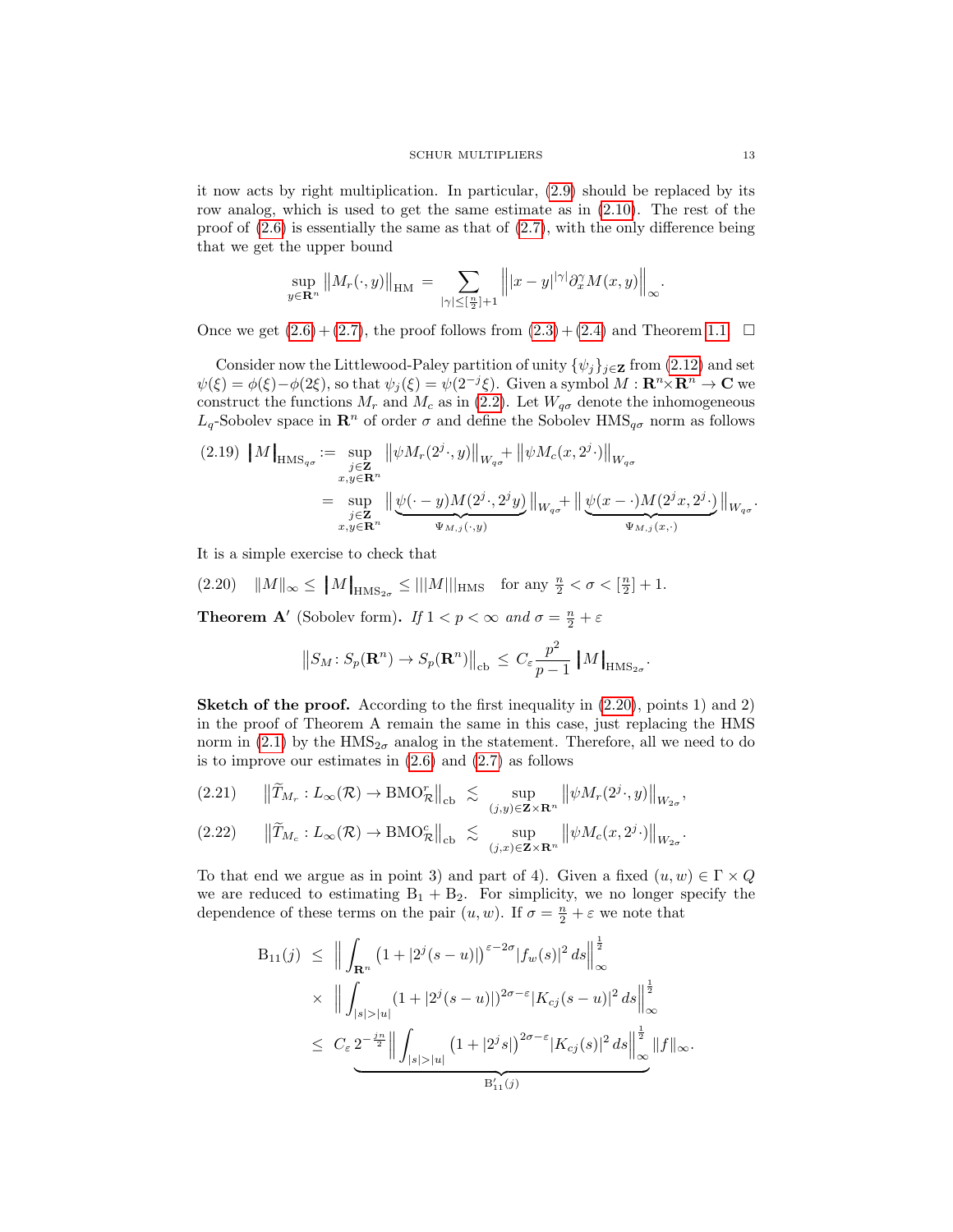Extracting the  $\varepsilon$ -power in the integral and rearranging, we get

$$
\mathbf{B}_{11}'(j) \leq \left(1+2^j|u|\right)^{-\frac{\varepsilon}{2}}\Big\|\int_{\mathbf{R}^n}\big|\big(1+|s|\big)^\sigma\underbrace{2^{-jn}K_{cj}(2^{-j}s)}_{\Phi_j(s)}\big|^2\,ds\Big\|_\infty^{\frac{1}{2}}.
$$

This proves that

$$
B_{11} \leq C_{\varepsilon} \Big( \sum_{2^{j} |u| > 1} (2^{j} |u|)^{-\frac{\varepsilon}{2}} \Big) \sup_{(j,x) \in \mathbf{Z} \times \mathbf{R}^{n}} \big\| \psi M_{c}(x, 2^{j} \cdot) \big\|_{W_{2\sigma}} \|f\|_{\infty}
$$

since the operator-valued function  $\Phi_j$  equals

$$
\Phi_j(s)\!=\!{\rm diag}\Big(2^{-jn}\big[\psi_jM_c(x,\cdot)\big]^{\vee}(2^{-j}s)\Big)\!=\!{\rm diag}\Big(\big[\psi M_c(x,2^j(\cdot))\big]^{\vee}(s)\Big).
$$

This completes the estimate for  $B_{11}$  and the argument for  $B_{12}$  is verbatim the same. For B<sub>2</sub>, we set  $A_{wj}(Q) = 2^j (\mathbf{R}^n \setminus (w - 5Q))$  and rewrite it in terms of  $\Phi_j$  as follows

$$
B_2(j) = \Big\| \int_{A_{wj}(Q)} (\Phi_j(s - 2^j u) - \Phi_j(s)) f_w(2^{-j}s) ds \Big\|_{\infty}
$$
  
\n
$$
= \Big\| \int_{A_{wj}(Q)} \Big[ \int_0^1 \frac{d}{dr} \Phi_j(s - r2^j u) dr \Big] f_w(2^{-j}s) ds \Big\|_{\infty}
$$
  
\n
$$
\lesssim \sup_{0 \le r \le 1} \Big\| \Big( \int_{\mathbf{R}^n} (1 + |s - r2^j u|)^{-2\sigma} |f_w(2^{-j}s)|^2 ds \Big)^{\frac{1}{2}} \Big\|_{\infty}
$$
  
\n
$$
\times |2^j u| \Big\| \Big( \int_{\mathbf{R}^n} (1 + |s - r2^j u|)^{2\sigma} |\nabla \Phi_j(s - r2^j u)|^2 ds \Big)^{\frac{1}{2}} \Big\|_{\infty}
$$
  
\n
$$
\le C_{\varepsilon} |2^j u| \Big\| \int_{\mathbf{R}^n} |(1 + |s|)^{\sigma} \nabla \Phi_j(s)|^2 ds \Big\|_{\infty}^{\frac{1}{2}} \|f\|_{\infty}.
$$

To estimate the above integral, we note that

$$
\widehat{\nabla\Phi}_j(\xi) = -2\pi i \sum_{k=1}^n \text{diag}\Big(\xi_k \psi(\xi) M_c(x, 2^j \xi)\Big) \otimes e_k.
$$

Therefore, we obtain the following upper bound

$$
B_2 \leq C_{\varepsilon} \Big( \sum_{2^j |u| \leq 1} |2^j u| \Big) \sup_{(j,x) \in \mathbf{Z} \times \mathbf{R}^n} \big\| \psi M_c(x, 2^j \cdot) \big\|_{W_{2\sigma}} \|f\|_{\infty}
$$

since  $\langle \langle \cdot, e_k \rangle \psi M_c(x, 2^j \cdot) | \rangle_{W_{2\sigma}} \leq {\langle \psi M_c(x, 2^j \cdot) | \rangle_{W_{2\sigma}}}$ . Altogether, we have proved [\(2.22\)](#page-12-1) in the category of Banach spaces. The cb-norm bound holds as well with the exact same argument after matrix amplification and the row analog is similar.  $\Box$ 

## 3. Applications and discussion

3.1. **HMS** *p*-conditions. Given  $1 < p < \infty$ , we may refine Theorem A' with lower Sobolev regularity orders for  $S_p$ -boundedness as a function of  $\left|\frac{1}{p} - \frac{1}{2}\right|$ . This natural phenomenon was originally established by Calderón and Torchinsky for Euclidean Fourier multipliers [\[9\]](#page-18-24). The argument uses complex interpolation for analytic families of operators applying Plancherel and Hörmander-Mikhlin theorems to control the endpoints in  $L_2$  and  $H_1$  or BMO respectively. The modifications in our case are quite simple and left to the reader. Indeed, we just need to follow their reasoning for the two terms in  $\|M\|_{\text{HMS}}$  and use Remark [1.4](#page-6-1) for interpolation.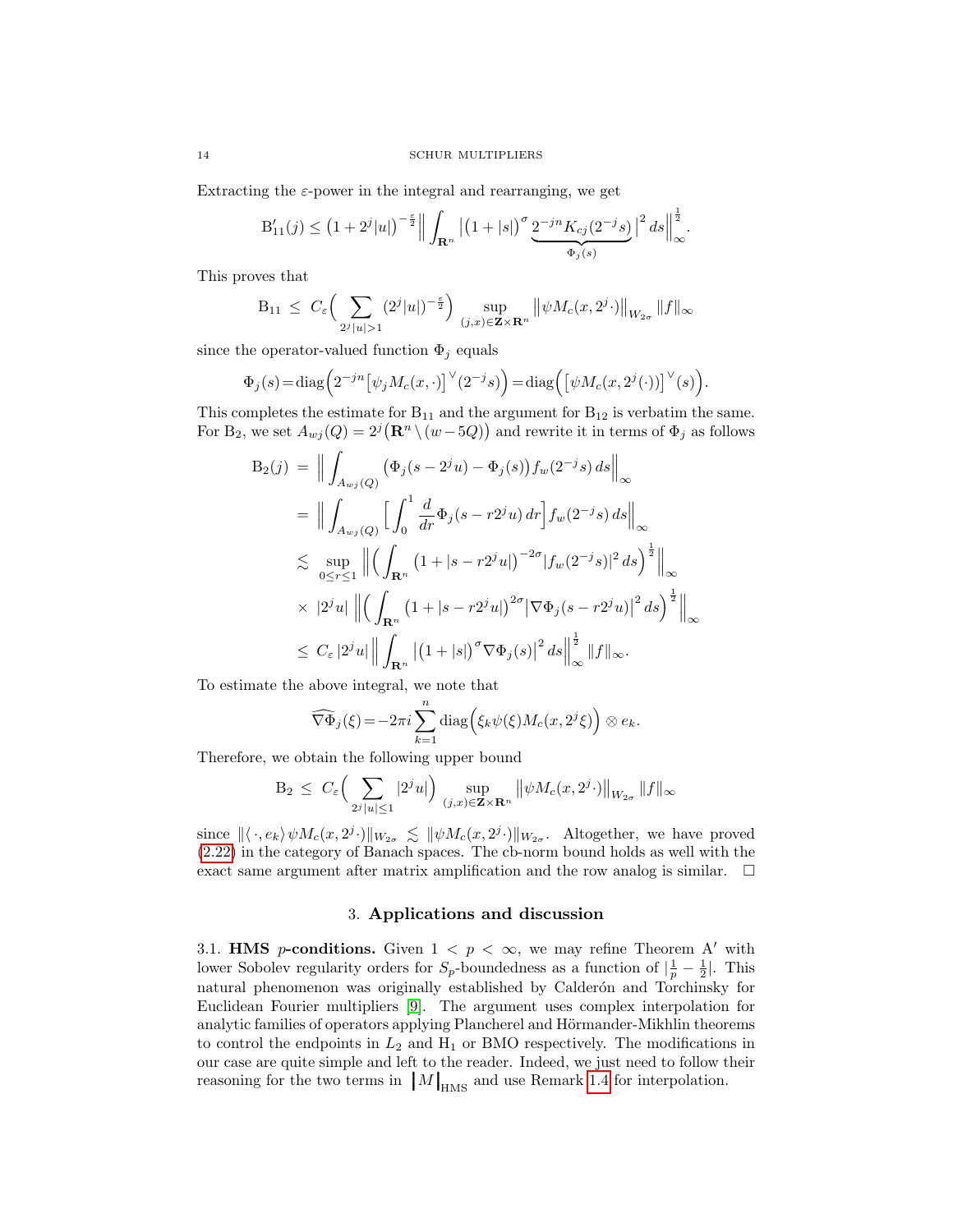<span id="page-14-0"></span>Corollary 3.1. If  $\left|\frac{1}{p} - \frac{1}{2}\right| < \frac{\delta}{n}$  and  $\frac{n}{q} < \delta < \frac{n}{2}$  with  $q > 2$  $||S_M : S_p(\mathbf{R}^n) \to S_p(\mathbf{R}^n)||_{cb} \leq C_p \left\|M\right\|_{\text{HMS}_{q\delta}}.$ 

**Remark 3.2.** By [\[18\]](#page-18-25), Corollary [3.1](#page-14-0) is optimal since it fails when  $\left|\frac{1}{p} - \frac{1}{2}\right| > \frac{\delta}{n}$ .

# 3.2. Operator-Lipschitz functions. Set

$$
M_f(x,y) = \frac{f(x) - f(y)}{x - y} \quad \text{for} \quad f: \mathbf{R} \to \mathbf{C} \quad \text{Lipschitz} \quad \text{and} \quad x \neq y.
$$

These multipliers were considered by Arazy [\[4\]](#page-18-16), who conjectured  $S_p$ -boundedness for  $1 < p < \infty$ . It implies Krein's longstanding conjecture for operator-Lipschitz functions  $-\|f(A) - f(B)\|_{S_p} \leq C_p \|A - B\|_{S_p}$  for any pair of self-adjoint operators  $A, B$  whose difference lies in the Schatten p-class— and it was finally confirmed in 2011 by Potapov and Sukochev [\[48\]](#page-19-5). It trivially follows from our main result.

**Corollary 3.3** (Arazy's conjecture). If  $1 < p < \infty$ 

$$
\left\|S_{M_f}: S_p(\mathbf{R}) \to S_p(\mathbf{R})\right\|_{\text{cb}} \leq C_p \|f\|_{\text{Lip}}.
$$

**Proof.** Since  $n = 1$ , if f is everywhere differentiable Theorem A gives

$$
||S_{M_f}||_{\text{cb}(S_p(\mathbf{R}))} \leq C \frac{p^2}{p-1} \Big( ||M_f||_{\infty} + \Big\| |x-y| \Big\{ |\partial_x M_f(x,y)| + |\partial_y M_f(x,y)| \Big\} \Big\|_{\infty} \Big),
$$

which is trivially bounded above by the Lip-norm of  $f$ . In the general case, we only know it is a.e. differentiable, which by Theorem A' leads to the same bound.  $\square$ 

Other forms of Arazy's conjecture  $(S_p \to S_q \text{ with } p \neq q)$  were also solved in [\[49\]](#page-19-19).

# 3.3. Multipliers of  $\alpha$ -divided differences. If  $0 < \alpha < 1$ , set

$$
M_{\alpha f}(x,y) = \frac{f(x) - f(y)}{|x - y|^{\alpha}} \quad \text{for} \quad f: \mathbf{R} \to \mathbf{C} \quad \alpha \text{-Hölder} \quad \text{and} \quad x \neq y.
$$

The mapping properties of  $S_{M_{\alpha f}}$  have remained open so far. Since Theorem A' just imposes  $\frac{1}{2} + \varepsilon$  derivatives in one dimension, it looks there is room for improvement in Arazy's conjecture and we strengthen it below. It does not follow from [\[2,](#page-18-26) [3,](#page-18-27) [24,](#page-18-28) [49\]](#page-19-19).

Corollary 3.4 ( $\alpha$ -Arazy). If  $\left|\frac{1}{p} - \frac{1}{2}\right| < \min\{\alpha, \frac{1}{2}\}\$ , then

$$
\left\|S_{M_{\alpha f}} : S_p(\mathbf{R}) \to S_p(\mathbf{R})\right\|_{\text{cb}} \leq C_p \|f\|_{\Lambda_\alpha}.
$$

In particular, we get complete  $S_p$ -boundedness for  $1 < p < \infty$  as long as  $\alpha \geq \frac{1}{2}$ .

**Proof.** Let  $\Psi_{M,j}$  be as in [\(2.19\)](#page-12-2). If |s| is small, we easily get

$$
(3.1) \quad \omega_{1,qjy}(s) := \Big( \int_{\mathbf{R}} \big| \Psi_{M,j}(x+s,y) - \Psi_{M,j}(x,y) \big|^q dx \Big)^{\frac{1}{q}} \lesssim \|f\|_{\Lambda_\alpha} |s|^\alpha,
$$

$$
(3.2) \quad \omega_{2,qjx}(s) := \Big(\int_{\mathbf{R}} \big|\Psi_{M,j}(x,y+s)-\Psi_{M,j}(x,y)\big|^q dy\Big)^{\frac{1}{q}} \lesssim \|f\|_{\Lambda_\alpha} |s|^\alpha.
$$

Then, if  $q \ge 2$  and  $0 < \delta < \alpha$ , we deduce from [\[54,](#page-19-20) Section V.3.5] that

$$
\left\|\Psi_{M,j}(\cdot,y)\right\|_{W_{q\delta}}\lesssim C_{\varepsilon}\left\|\Psi_{M,j}(\cdot,y)\right\|_{q}+\left(\int_{|s|<\varepsilon}\frac{\omega_{1,qjy}(s)^{2}}{|s|^{1+2\delta}}ds\right)^{\frac{1}{2}}\leq C_{\varepsilon\delta}\|f\|_{\Lambda_{\alpha}}.
$$

The same bound applies to  $\Psi_{M,j}(x, \cdot)$ . The statement follows from Theorem A' with  $(q, \delta) = (2, \frac{1+2\alpha}{4})$  for  $\alpha > \frac{1}{2}$  and from Corollary [3.1](#page-14-0) for smaller values of  $\alpha$ .  $\Box$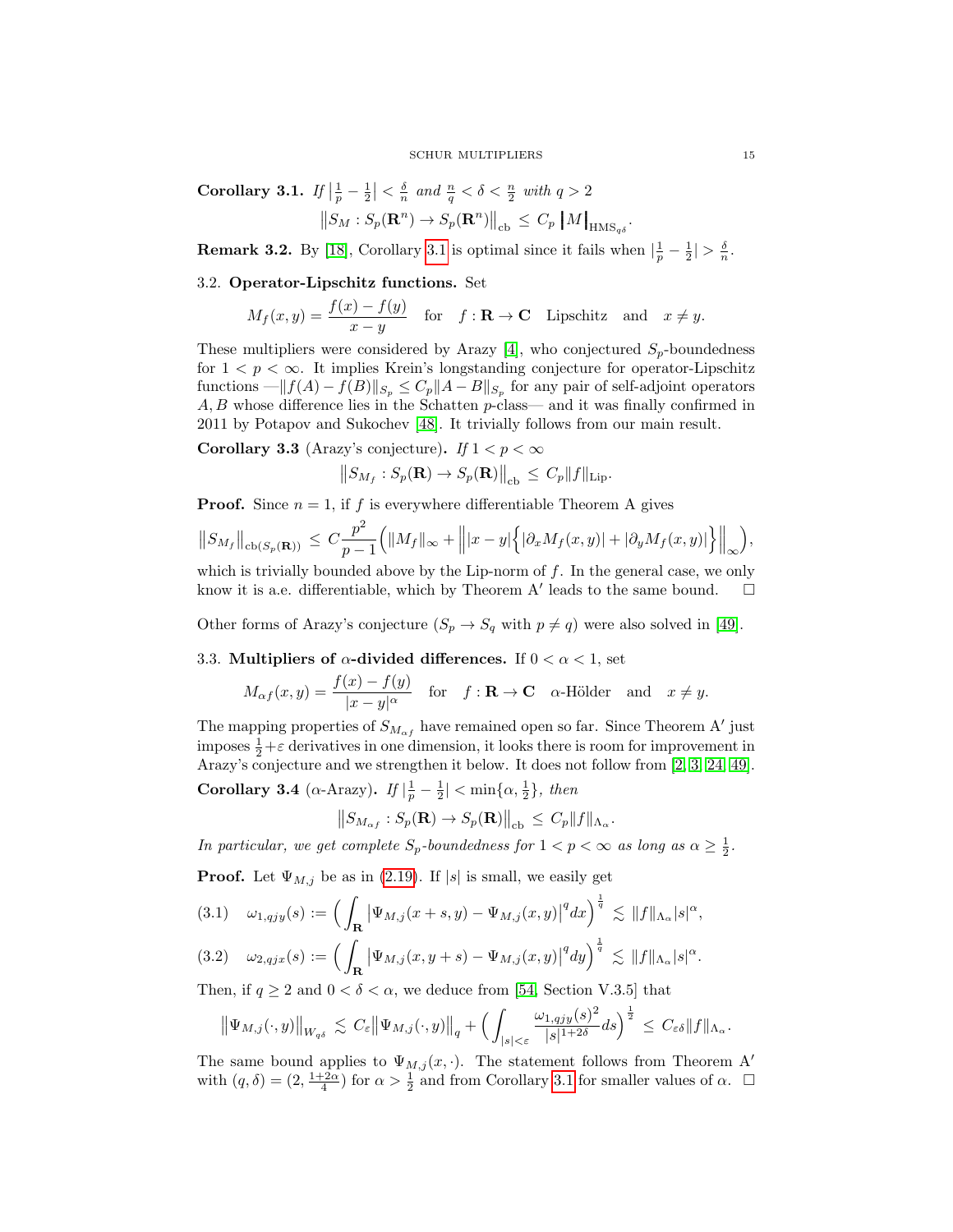3.4. Schur multipliers over lattices. Now we study the form of Theorem A for Schur multipliers over integer lattices  $\mathbf{Z}^n$ . Other groups are discussed below and deeply investigated in [\[14\]](#page-18-19). Given  $\phi : \mathbf{Z}^n \to \mathbf{C}$  and  $j = (j_1, j_2, \dots, j_n) \in \mathbf{Z}^n$  consider the discrete derivatives

$$
\Delta_j^s \phi(j) = \phi(j + e_s) - \phi(j) \quad \text{and}
$$

$$
\Delta_j^{\gamma} = \prod_{s=1}^n (\Delta_j^s)^{|\gamma_s|} \quad \text{for higher multi-indices} \quad \gamma = (\gamma_1, \dots, \gamma_n).
$$

<span id="page-15-1"></span>**Corollary 3.5** (A discrete formulation). If  $1 < p < \infty$ 

$$
||S_M: S_p(\mathbf{Z}^n) \to S_p(\mathbf{Z}^n)||_{cb} \lesssim \frac{p^2}{p-1} |||M|||_{\text{HMS}_{\Delta}}
$$
  
where we set  $|||M|||_{\text{HMS}_{\Delta}} := \sum_{|\gamma| \leq [\frac{n}{2}] + 1} ||j - k|^{|\gamma|} \left\{ |\Delta_j^{\gamma} M(j,k)| + |\Delta_k^{\gamma} M(j,k)| \right\}||_{\infty}.$ 

Proof. By elementary restriction properties of Schur multipliers, it suffices from Theorem A to find a lifting function  $M: \mathbb{R}^n \times \mathbb{R}^n \to \mathbb{C}$  whose restriction to  $\mathbb{Z}^n \times \mathbb{Z}^n$ coincides with M and such that

 $|||{\bf M}|||_{\rm HMS} \lesssim |||M|||_{\rm HMS_{\Delta}}.$ 

Consider the backwards derivative  $\overline{\Delta}_{\xi} f(\xi) = f(\xi) - f(\xi + 1)$ . By [\[51,](#page-19-21) Lemma 4.5.1] there exist  $\Theta, \Phi_{\gamma} \in \mathcal{S}(\mathbf{R}^n)$  such that the following identities hold with  $|\gamma| \leq [\frac{n}{2}] + 1$ 

(3.3) 
$$
\sum_{k \in \mathbf{Z}^n} \Theta(\cdot + k) \equiv 1, \qquad \widehat{\Theta}_{|\mathbf{Z}^n} \equiv \delta_0, \qquad \partial_{\xi}^{\gamma}(\widehat{\Theta}) = \overline{\Delta}_{\xi}^{\gamma}(\Phi_{\gamma}).
$$

Construct the lifting multipliers by means of  $\Theta$  as

<span id="page-15-0"></span>
$$
\mathbf{M}(x,y) = \sum_{j,k \in \mathbf{Z}^n} \widehat{\Theta}(x-j) \widehat{\Theta}(y-k) M(j,k).
$$

By [\(3.3\)](#page-15-0), it is clear that **M** restricts to M on  $\mathbf{Z}^n \times \mathbf{Z}^n$  and

$$
|x - y|^{|\gamma|} |\partial_x^{\gamma} \mathbf{M}(x, y)|
$$
  
\n
$$
= |x - y|^{|\gamma|} \Big| \sum_{j,k \in \mathbf{Z}^n} \Phi_{\gamma}(x - j) \widehat{\Theta}(y - k) \Delta_j^{\gamma} M(j, k) \Big|
$$
  
\n
$$
\lesssim \Big( \sum_{j,k \in \mathbf{Z}^n} |\Phi_{\gamma}(x - j) \widehat{\Theta}(y - k)| |j - k|^{|\gamma|} |\Delta_j^{\gamma} M(j, k)| \Big)
$$
  
\n
$$
+ \Big( \sum_{j,k \in \mathbf{Z}^n} |(x - j) - (y - k)|^{|\gamma|} |\Phi_{\gamma}(x - j) \widehat{\Theta}(y - k)| |\Delta_j^{\gamma} M(j, k)| \Big)
$$
  
\n
$$
\leq |||M|||_{\text{HMS}_{\Delta}} \Big( \sum_{j,k \in \mathbf{Z}^n} [1 + |(x - j) - (y - k)|^{|\gamma|}] |\Phi_{\gamma}(x - j) \widehat{\Theta}(y - k)|| \Big)
$$

where we used [\(3.3\)](#page-15-0) again and summation by parts. Note now that the sums above are uniformly bounded in  $x, y$  since  $\Phi_{\gamma}$ ,  $\Theta$  are Schwartz functions. The derivatives of **M** in the y-variable are dealt with in the same way. The proof is complete.  $\Box$ 

Remark 3.6. After this paper was finished, Tao Mei pointed us he already knew Corollary [3.5](#page-15-1) for  $n = 1$  controlling the dyadic 1-variation of  $M_r$  and  $M_c$  respectively.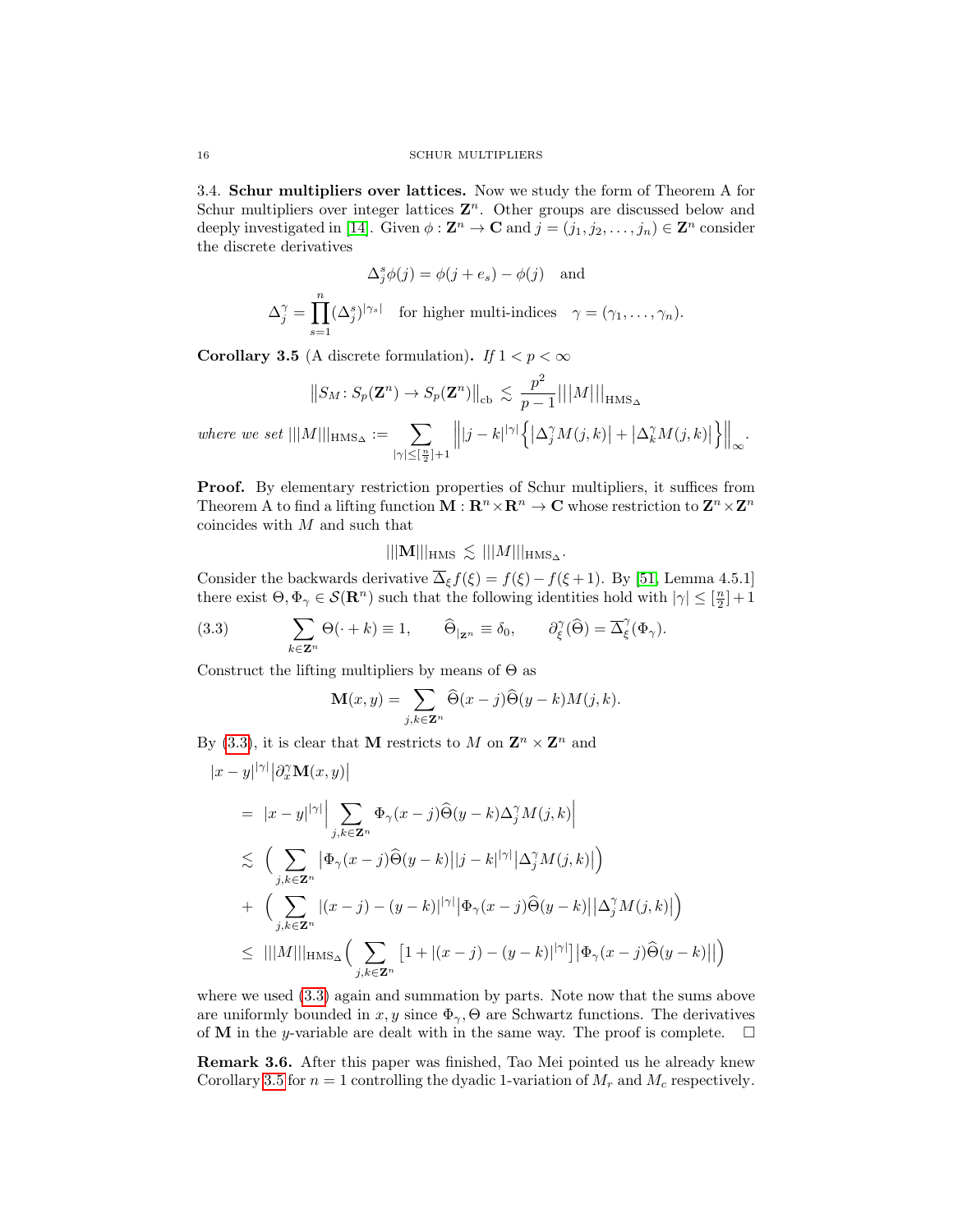3.5. A matrix Littlewood-Paley theorem. Let  $\Psi : \mathbb{R}^n \times \mathbb{R}^n \to \mathbb{R}_+$  be a smooth function which generates a Littlewood-Paley partition of unity. By that we just mean that the dilated functions  $\Psi_j(x, y) = \Psi(2^j x, 2^j y)$  satisfy the following conditions:

- a)  $\sum_{j\in \mathbf{Z}} \Psi_j = 1$  a.e.
- b) The supports of  $\Psi_j$  have finite overlapping.

<span id="page-16-0"></span>Corollary 3.7 (Matrix LP theorem). Let  $1 < p < \infty$ :

i) If  $p \leq 2$  $||A||_{S_p} \asymp_{\text{cb}} \inf_{S_{\Psi_j}(A)=A_j+B_j}$  $\begin{array}{c} \hline \end{array}$  $(\nabla)$ j∈Z  $A_j A_j^* + B_j^* B_j \Big)^{\frac{1}{2}} \Big\|_{S_p}.$ ii) If  $p \geq 2$ 

$$
||A||_{S_p} \asymp_{\text{cb}} \left\| \left( \sum_{j \in \mathbf{Z}} S_{\Psi_j}(A) S_{\Psi_j}(A)^* + S_{\Psi_j}(A)^* S_{\Psi_j}(A) \right)^{\frac{1}{2}} \right\|_{S_p}
$$

The constants in the cb-isomorphisms are comparable to  $p^2/(p-1)$  as  $p \to 1, \infty$ .

Proof. The terms on the right hand side are usually denoted in the literature as the  $S_p[RC_p]$ -norm of the sequence  $(S_{\Psi_j}(A))_{j\in\mathbf{Z}}$ . The norm takes values in the operator spaces  $R_p + C_p$  or  $R_p \cap C_p$ , according to the value of p as above. By the noncommutative Khintchine inequality [\[31\]](#page-19-22), both mostright terms may be written as the  $\pm 1$  conditional expectation

$$
\mathbf{E}_{\varepsilon} \Big\| \sum_{j \in \mathbf{Z}} \varepsilon_j S_{\Psi_j}(A) \Big\|_{S_p} \le_{\text{cb}} C_p \mathbf{E}_{\varepsilon} \Big|\Big|\Big| \sum_{j \in \mathbf{Z}} \varepsilon_j \Psi_j \Big|\Big|\Big|_{\text{HMS}} \|A\|_{S_p}.
$$

The above inequality follows from Theorem A. Property b) of  $\Psi_i$  gives

$$
\mathbf{E}_{\varepsilon} \Big|\Big|\Big|\sum_{j\in \mathbf{Z}}\varepsilon_j \Psi_j\Big|\Big|\Big|_{\mathrm{HMS}} \lesssim \sup_{j\in \mathbf{Z}}|||\Psi_j|||_{\mathrm{HMS}} = |||\Psi|||_{\mathrm{HMS}} < \infty.
$$

This proves the lower bounds. The upper bounds follow from a) and duality

$$
||A||_{S_p} = \sup_{||B||_{S_{p'}} \le 1} \sum_{j \in \mathbf{Z}} tr(S_{\Psi_j}(A)S_{\Psi_j}(B)^*) \lesssim_{\text{cb}} ||(S_{\Psi_j}(A))||_{S_p[RC_p]},
$$

using the well-known fact that  $S_p[RC_p]^* = S_{p'}[RC_{p'}]$ . The proof is complete.  $\square$ 

**Remark 3.8.** Let  $\psi_0 : \mathbf{R}_+ \to \mathbf{R}_+$  denote the radial generator of the function  $\psi$ constructed in [\(2.12\)](#page-9-3). The choice  $\Psi(x, y) = \psi_0(|x - y|)$  gives the Toeplitz form of Corollary [3.7,](#page-16-0) which by Fourier-Schur transference is known to be equivalent to the classical Littlewood-Paley theorem. What appears to be new is the following choice

$$
\Psi(x, y) = \psi_0 \left\{ \left( |x|^2 + |y|^2 \right)^{\frac{1}{2}} \right\},\
$$

giving smooth coronas  $S_{\Psi_j}(A) = \text{Cor}_j(A)$  with nonflat boundary. If  $p \geq 2$  we get

$$
||A||_{S_p} \asymp_{\mathrm{cb}} \left\| \left( \sum_{j \in \mathbf{Z}} \mathrm{Cor}_j(A) \mathrm{Cor}_j(A)^* + \mathrm{Cor}_j(A)^* \mathrm{Cor}_j(A) \right)^{\frac{1}{2}} \right\|_{S_p}.
$$

.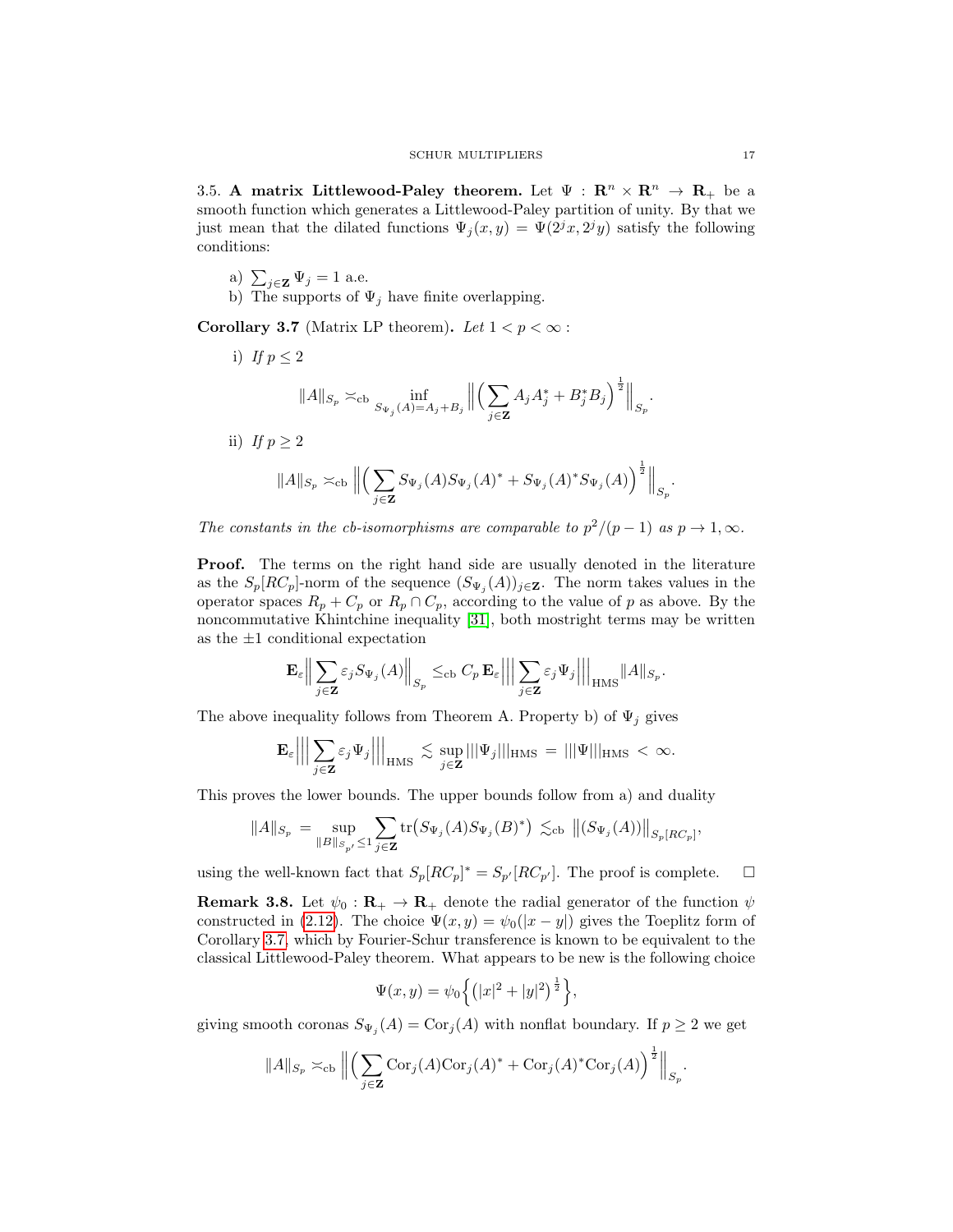3.6. Fourier multipliers in group algebras. Let  $\beta: G \to \mathbb{R}^n$  be an orthogonal cocycle and assume that  $m : G \to \mathbf{C}$  satisfies  $m = \tilde{m} \circ \beta$ . The main discovery in [\[16,](#page-18-5) [26,](#page-18-6) [27\]](#page-18-7) was that a HM theory in group von Neumann algebras is possible in terms of the  $\beta$ -lifted symbols  $\tilde{m}$ . The main drawbacks of this theory are that it requires orthogonal actions, regularity is measured in terms of the cocycle dimension (which excludes infinite-dimensional cocycles) and imposes auxiliary differential structures which appear to be unnecessary or at least less natural for Lie groups. Under these difficulties, the works [\[33,](#page-19-1) [34,](#page-19-2) [40\]](#page-19-3) provide partial answers for the free group and the special linear groups  $SL_n(\mathbf{R})$ . However, very little is known on optimal regularity conditions for  $L_p$ -boundedness of Fourier multipliers on Lie group algebras  $\mathcal{L}(G)$  in terms of canonical metrics and Lie differentiation. More precisely, let us write  $d_g^{\gamma}m(g)$  for the left-invariant Lie derivative of order  $\gamma = (j_1, j_2, \ldots, j_{|\gamma|})$  $(1 \leq j_i \leq n)$  of the Fourier symbol m at g. If G is a unimodular Lie group with  $\dim G = n$  we want to investigate natural metrics  $L : G \times G \to \mathbf{R}_{+}$  for which the following inequality holds for  $1 < p < \infty$ 

<span id="page-17-0"></span>
$$
(\mathrm{HM}_{\mathrm{G}}) \quad ||T_m: L_p(\mathcal{L}(\mathrm{G})) \to L_p(\mathcal{L}(\mathrm{G}))||_{\mathrm{cb}} \lesssim C_p \sum_{|\gamma| \leq [\frac{n}{2}] + 1} ||L(g, e)^{|\gamma|} d_g^{\gamma} m(g)||_{\infty}.
$$

Our first result is a **local HM theorem**: Inequality  $(HM_G)$  holds for arbitrary Lie groups with the Riemannian metric for symbols with small support. According to [\[29\]](#page-18-4), locality is necessary for such a general statement. Next, a HM theorem for stratified Lie groups: Inequality  $(HM_G)$  holds for the subRiemannian metric and arbitrary symbols. This uses a stratifed Mikhlin condition (a derivative in the  $k$ -th stratum must be dealt with as a  $k$ -th order derivative) which is substantially and necessarily different from the (dual) spectral approach developed by Cowling, Müller, Ricci, Stein, etc... Finally, a HM theorem for high rank simple Lie **groups**: Inequality  $(HM_G)$  holds for general symbols and a locally Euclidean metric whose assymptotic behavior is dictated by the adjoint representation. This goes far beyond the nearly optimal results for  $SL_n(\mathbf{R})$  in [\[40\]](#page-19-3).

These results have been the object of our desire for quite some time. Among other ingredients, the proof is based on a generalized form of Theorem A which we postpone to [\[14\]](#page-18-19). The reader may consult the Introduction of that work for historical precedents, a detailed account of the motivations and rigorous statements of these  $L_p$ -inequalities. Such form of Theorem A also recovers and expands the main multiplier theorems in [\[26,](#page-18-6) [27\]](#page-18-7).

Acknowledgement. JP wants to express his gratitude for very valuable comments on preliminary versions to Tao Mei, Eric Ricard (during a conference at Lorentz ´ Center in 2021) and Fedor Sukochev, which led to an improved presentation. All the authors were supported by the Spanish Grant PID2019-107914GB-I00 "Fronteras del Análisis Armónico" (MCIN / PI J. Parcet) as well as Severo Ochoa Grant CEX2019-000904-S (ICMAT), funded by MCIN/AEI 10.13039/501100011033. José Conde-Alonso was also supported by the Madrid Government Program V PRICIT Grant SI1/PJI/2019-00514. Eduardo Tablate was supported as well by Spanish Ministry of Universities with a FPU Grant with reference FPU19/00837.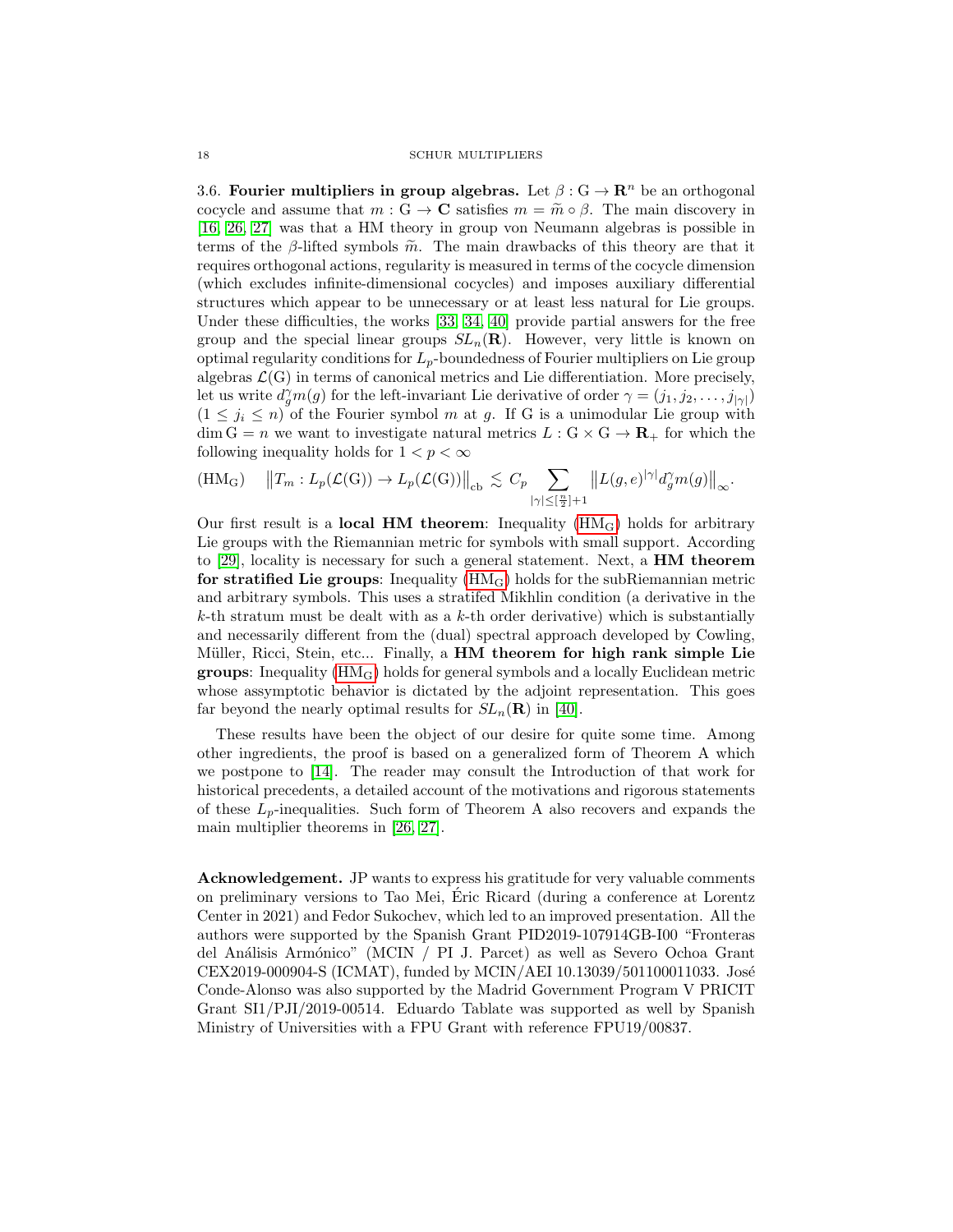#### References

- <span id="page-18-12"></span>1. A.B. Aleksandrov and V.V. Peller, Hankel and Toeplitz–Schur multipliers. Math. Ann. 324 (2002), 277-327.
- <span id="page-18-26"></span>2. A.B. Aleksandrov and V.V. Peller, Operator Hölder–Zygmund functions. Adv. Math. 224 (2010), 910-966.
- <span id="page-18-27"></span>3. A.B. Aleksandrov and V.V. Peller, Functions of operators under perturbations of class  $S_p$ . J. Funct. Anal. 258 (2010), 3675-3724.
- <span id="page-18-16"></span>4. J. Arazy, Schur-Hadamard multipliers in the spaces  $C_p$ . Proc. Amer. Math. Soc. 86 (1982), 59-64.
- <span id="page-18-11"></span>5. G. Bennett G, Schur multipliers. Duke Math J. 44 (1977), 603-639.
- <span id="page-18-20"></span>6. J. Bergh and J. Löfström, Interpolation spaces. An Introduction. Springer-Verlag, 1976.
- <span id="page-18-13"></span>7. B. Berkson and T.A. Gillespie, Spectral decompositions and harmonic analysis on UMD spaces. Studia Math. 112 (1994), 13-49.
- <span id="page-18-23"></span>8. L. Cadilhac, J.M. Conde-Alonso and J. Parcet, Spectral multipliers in group algebras and noncommutative Calderón-Zygmund theory. arXiv: 2105.05036.
- <span id="page-18-24"></span>9. A.P. Calder´on and A. Torchinsky, Parabolic maximal functions associated with a distribution II. Adv. in Math. 24 (1977), 101-171.
- <span id="page-18-2"></span>10. J. de Cannière and U. Haagerup, Multipliers of the Fourier algebras of some simple Lie groups and their discrete subgroups. Amer. J. Math. 107 (1985), 455-500.
- <span id="page-18-22"></span>11. M. Caspers, M. Junge, F. Sukochev and D. Zanin, BMO-estimates for non-commutative vector valued Lipschitz functions. J. Funct. Anal. 278 (2020), 108317.
- <span id="page-18-9"></span>12. M. Caspers and M. de la Salle, Schur and Fourier multipliers of an amenable group acting on non-commutative  $L_p$ -spaces. Trans. Amer. Math. Soc. 367 (2015), 6997-7013.
- <span id="page-18-14"></span>13. P. Clément, B. de Pagter, F.A. Sukochev and H. Witvliet, Schauder decompositions and multiplier theorems. Studia Math. 138 (2000), 135-163.
- <span id="page-18-19"></span>14. J.M. Conde-Alonso, A.M. González-Pérez, J. Parcet and E. Tablate, Hörmander-Mikhlin criteria on Lie group von Neumann algebras. arXiv: 2201.08740, [https://arxiv.org/pdf/2201.](https://arxiv.org/pdf/2201.08740.pdf) [08740.pdf](https://arxiv.org/pdf/2201.08740.pdf).
- <span id="page-18-3"></span>15. M. Cowling and U. Haagerup, Completely bounded multipliers of the Fourier algebra of a simple Lie group of real rank one. Invent. Math. 96 (1989), 507-549.
- <span id="page-18-5"></span>16. A.M. González-Pérez, M. Junge and J. Parcet, Smooth Fourier multipliers in group algebras via Sobolev dimension. Ann. Sci. École Norm. Sup.  $50$   $(2017)$ , 879-925.
- <span id="page-18-18"></span>17. A.M. González-Pérez, M. Junge and J. Parcet, Singular integrals in quantum Euclidean spaces. Mem. Amer. Math. Soc. 272, 2021.
- <span id="page-18-25"></span>18. L. Grafakos, D. He, P. Honzik and H. Van Nguyen, The Hörmander multiplier theorem I: The linear case revisited. Illinois J. Math. 61 (2017), 25-35.
- <span id="page-18-0"></span>19. A. Grothendieck, Résumé de la théorie métrique des produits tensoriels topologiques. Boll. Soc. Mat. Sao-Paulo 8 (1956), 1-79.
- <span id="page-18-1"></span>20. U. Haagerup, An example of a non nuclear C∗-algebra, which has the metric approximation property. Invent. Math. 50 (1979), 279-293.
- <span id="page-18-15"></span>21. A. Harcharras, Fourier analysis, Schur multipliers on  $S_p$  and non-commutative  $\Lambda(p)$ -sets. Studia Math. 137 (1999), 203-260.
- <span id="page-18-10"></span>22. L. Hörmander, Estimates for translation invariant operators in  $L^p$  spaces. Acta Math. 104 (1960), 93-140.
- <span id="page-18-17"></span>23. L. Hörmander, Pseudo-differential operators. Comm. Pure Appl. Math. 18 (1965), 501-517.
- <span id="page-18-28"></span>24. J. Huang, F. Sukochev and D. Zanin, Operator  $\theta$ -Hölder functions with respect to  $\|\cdot\|_p$ ,  $0 < p \leq \infty$ . Preprint 2021, arXiv:2110.09708v1.
- <span id="page-18-21"></span>25. M. Junge and T. Mei, BMO spaces associated with semigroups of operators. Math Ann. 352 (2012), 691-743.
- <span id="page-18-6"></span>26. M. Junge, T. Mei and J. Parcet, Smooth Fourier multipliers on group von Neumann algebras. Geom. Funct. Anal. 24 (2014), 1913-1980.
- <span id="page-18-7"></span>27. M. Junge, T. Mei and J. Parcet, Noncommutative Riesz transforms – Dimension free bounds and Fourier multipliers. J. Eur. Math. Soc. 20 (2018), 529-595.
- <span id="page-18-8"></span>28. T. de Laat and M. de la Salle, Approximation properties for noncommutative  $L_p$  of high rank lattices and nonembeddability of expanders. J. Reine Angew. Math. 737 (2018), 46-69.
- <span id="page-18-4"></span>29. V. Lafforgue and M. de la Salle, Noncommutative  $L_p$ -spaces without the completely bounded approximation property. Duke. Math. J. 160 (2011), 71-116.